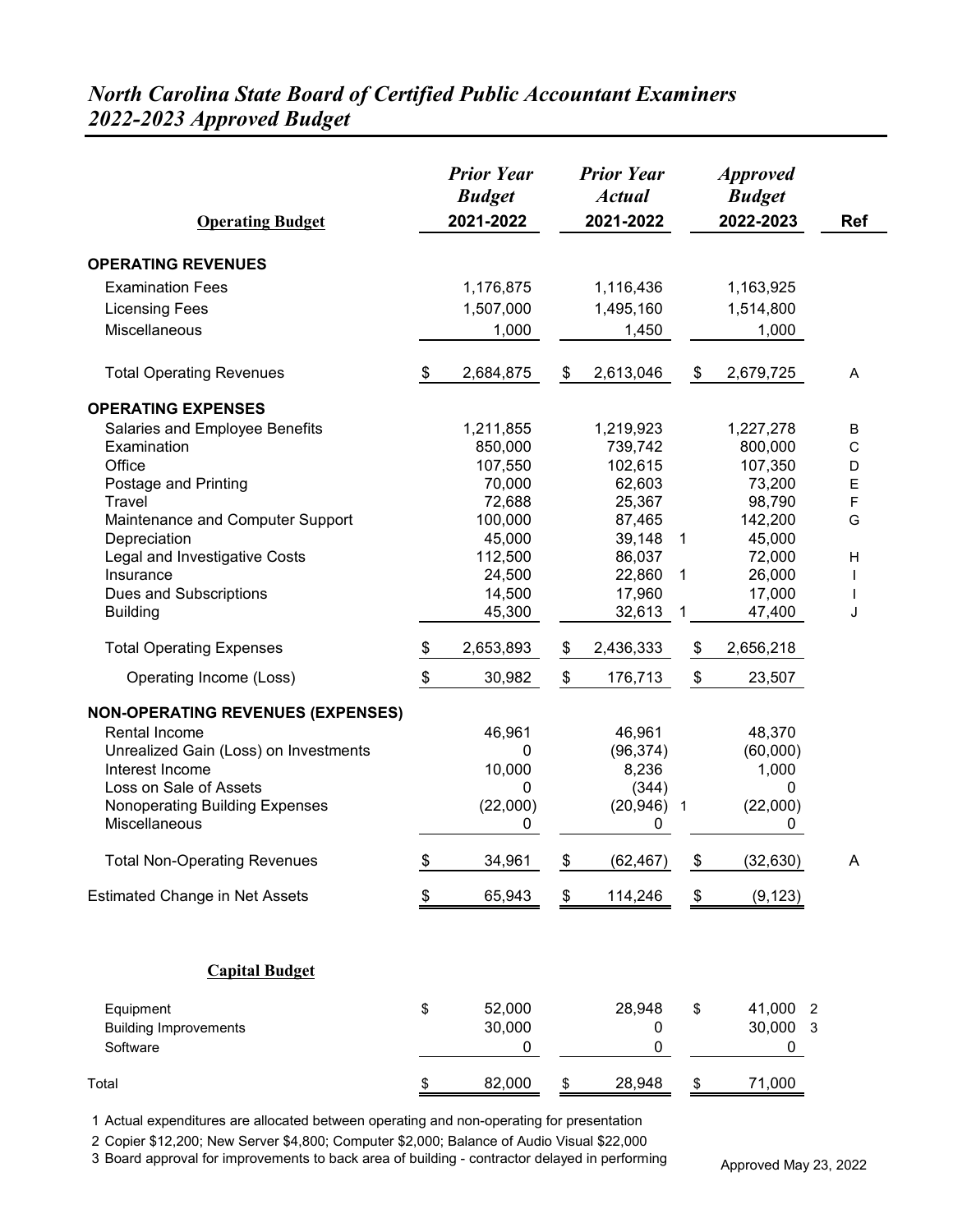#### *North Carolina State Board of Certified Public Accountant Examiners Approved Revenue Budget*

|                                                                                                                                                                                                   | <b>Prior Year</b><br><b>Budget</b><br>2021-2022                 |                                                  | <b>Prior Year</b><br><b>Actual</b><br>2021-2022           |                                                  | <b>Approved</b><br><b>Budget</b><br>2022-2023                   |                                                  |
|---------------------------------------------------------------------------------------------------------------------------------------------------------------------------------------------------|-----------------------------------------------------------------|--------------------------------------------------|-----------------------------------------------------------|--------------------------------------------------|-----------------------------------------------------------------|--------------------------------------------------|
| <b>Examination Fees</b><br>Initial Admin Fees<br><b>Re-Exam Fees</b><br>Exam Fees Revenue<br>Exam Coupon<br><b>Exam Review Fees</b><br><b>Equivalency Exam Fees</b><br><b>Grade Transfer Fees</b> | \$<br>172,500<br>138,750<br>900,000<br>(34, 375)<br>0<br>0<br>0 | $(750*230)$ \$<br>$(1850*75)$                    | 162,380<br>132,150<br>867,396<br>(45, 490)<br>0<br>0<br>0 | $(706*230)$<br>$(1762*75)$                       | \$<br>163,300<br>135,000<br>900,000<br>(34, 375)<br>0<br>0<br>0 | $(710*230)$<br>$(1800*75)$                       |
| <b>Total Exam Fees</b>                                                                                                                                                                            | 1,176,875                                                       |                                                  | 1,116,436                                                 |                                                  | 1,163,925                                                       |                                                  |
| <b>Certificate Fees</b><br><b>Initial</b><br>Reciprocal<br><b>Renewals</b><br>Reinstatements<br><b>Total Certificate Fees</b>                                                                     | 52,000<br>35,000<br>1,320,000<br>7,500<br>1,414,500             | (520/100)<br>(350/100)<br>(22000/60)<br>(75/100) | 49,400<br>34,800<br>1,314,060<br>6,400<br>1,404,660       | (494/100)<br>(348/100)<br>(21901/60)<br>(64/100) | 52,000<br>35,000<br>1,329,000<br>6,500<br>1,422,500             | (520/100)<br>(350/100)<br>(22150/60)<br>(65/100) |
| <b>Firm Registrations</b><br>Partnership Renewal<br><b>PC</b> Initial<br><b>PC Renewal</b><br>Partnership Registration                                                                            | 44,000<br>4,500<br>42,000<br>2,000                              |                                                  | 45,300<br>4,175<br>40,965<br>60                           |                                                  | 44,000<br>4,300<br>42,000<br>2,000                              |                                                  |
| <b>Total Firm Registrations</b>                                                                                                                                                                   | 92,500                                                          |                                                  | 90,500                                                    |                                                  | 92,300                                                          |                                                  |
| Miscellaneous Income                                                                                                                                                                              | 1,000                                                           |                                                  | 1,450                                                     |                                                  | 1,000                                                           |                                                  |
| Rental Income                                                                                                                                                                                     | 46,961                                                          |                                                  | 46,961                                                    |                                                  | 48,370                                                          |                                                  |
| <b>Gain on Fixed Assets</b>                                                                                                                                                                       | 0                                                               |                                                  | (344)                                                     |                                                  | 0                                                               |                                                  |
| Interest<br><b>Gift Cards</b><br>Other                                                                                                                                                            | 10,000<br>0                                                     |                                                  | 8,236<br>0                                                |                                                  | 1,000<br>0                                                      |                                                  |
| <b>Total Revenues</b>                                                                                                                                                                             | \$<br>2,741,836                                                 |                                                  | \$<br>2,667,899                                           |                                                  | \$<br>2,729,095                                                 |                                                  |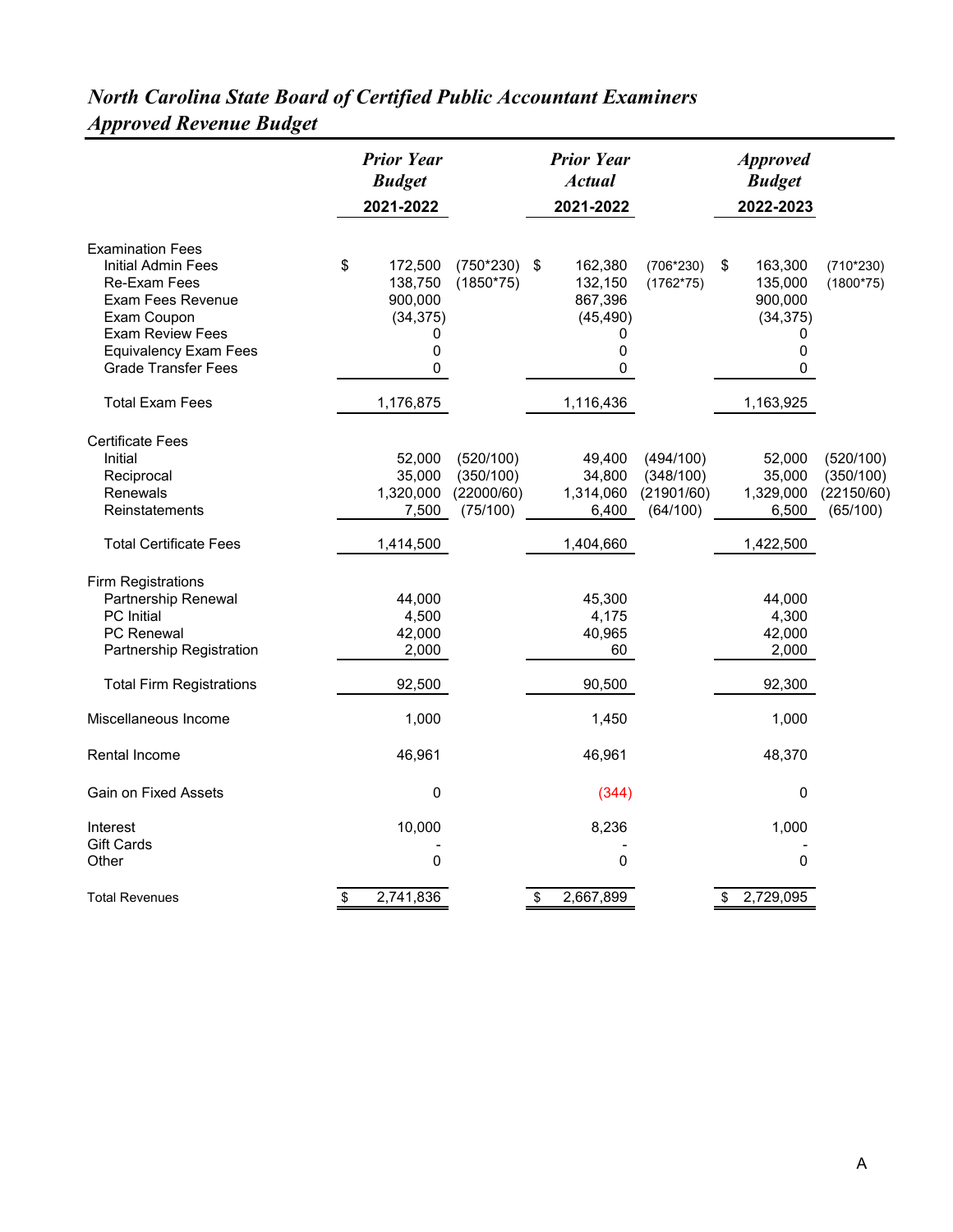#### *North Carolina State Board of Certified Public Accountant Examiners Approved Salaries and Employees Benefits Budget Prior Year Prior Year Approved Budget Actual Budget*

|                                              | <b>Budget</b> |           | <i><b>Actual</b></i> |           | <b>Budget</b> |  |
|----------------------------------------------|---------------|-----------|----------------------|-----------|---------------|--|
|                                              | 2021-2022     |           | 2021-2022            | 2022-2023 | Ref           |  |
|                                              |               |           |                      |           |               |  |
| <b>Full Time Staff</b>                       | \$            | 921,420   | \$<br>942,937        | \$        | 935,000       |  |
| Part Time Staff                              |               | 7,200     | 0                    |           | 7,200         |  |
| Taxes - FICA                                 |               | 71,050    | 68,808               |           | 72,078        |  |
| Taxes - State Unemployment                   |               | O         | O                    |           | 0             |  |
| <b>Retirement Contributions</b>              |               | 55,285    | 56,024               |           | 56,100        |  |
| Retirement - NCLB Admin Fee                  |               | 2,400     | 2.419                |           | 2,400         |  |
| Insurance - Health                           |               | 154,500   | 149,734              |           | 154,500       |  |
| <b>Total Salaries and Employees Benefits</b> | \$            | 1,211,855 | \$<br>1,219,923      | \$        | 1,227,278     |  |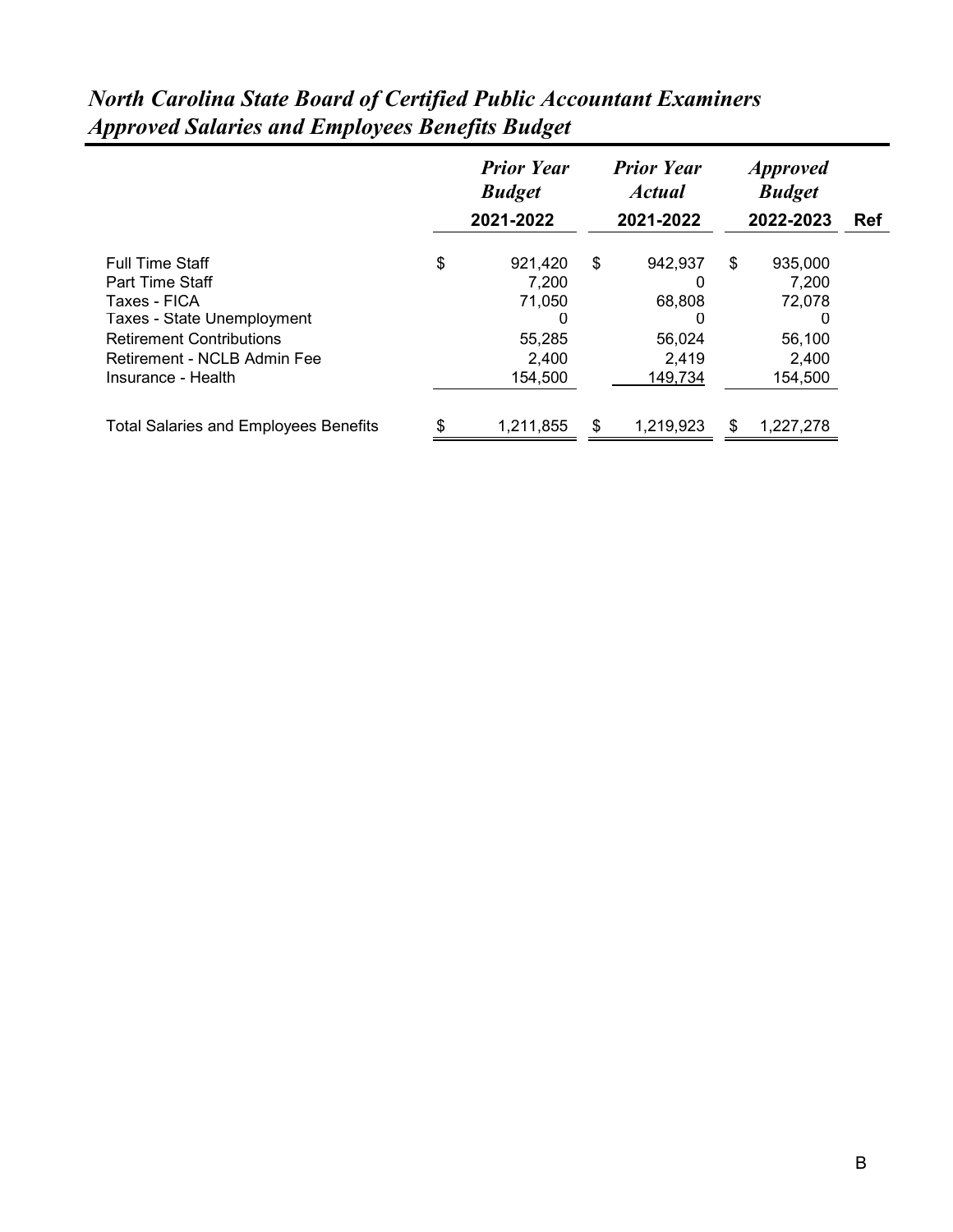| rviin Curvinu Diuit Douru of Cerificu I hone Aleonnium Diuminiers<br><b>Approved Examination Budget</b> |                   |                   |                 |
|---------------------------------------------------------------------------------------------------------|-------------------|-------------------|-----------------|
|                                                                                                         | <b>Prior Year</b> | <b>Prior Year</b> | <i>Approved</i> |
|                                                                                                         | Rudgot            | Actual            | Rudgot          |

| <b>North Carolina State Board of Certified Public Accountant Examiners</b> |  |  |
|----------------------------------------------------------------------------|--|--|
| <b>Approved Examination Budget</b>                                         |  |  |

|                          | <b>Budget</b> |   | <b>Actual</b> |           | <b>Budget</b> |  |
|--------------------------|---------------|---|---------------|-----------|---------------|--|
|                          | 2021-2022     |   | 2021-2022     | 2022-2023 |               |  |
| Exam Sitting & Grading   | \$<br>850,000 | S | 739,742       | \$        | 800,000       |  |
| <b>Total Examination</b> | \$<br>850,000 | S | 739,742       | \$.       | 800,000       |  |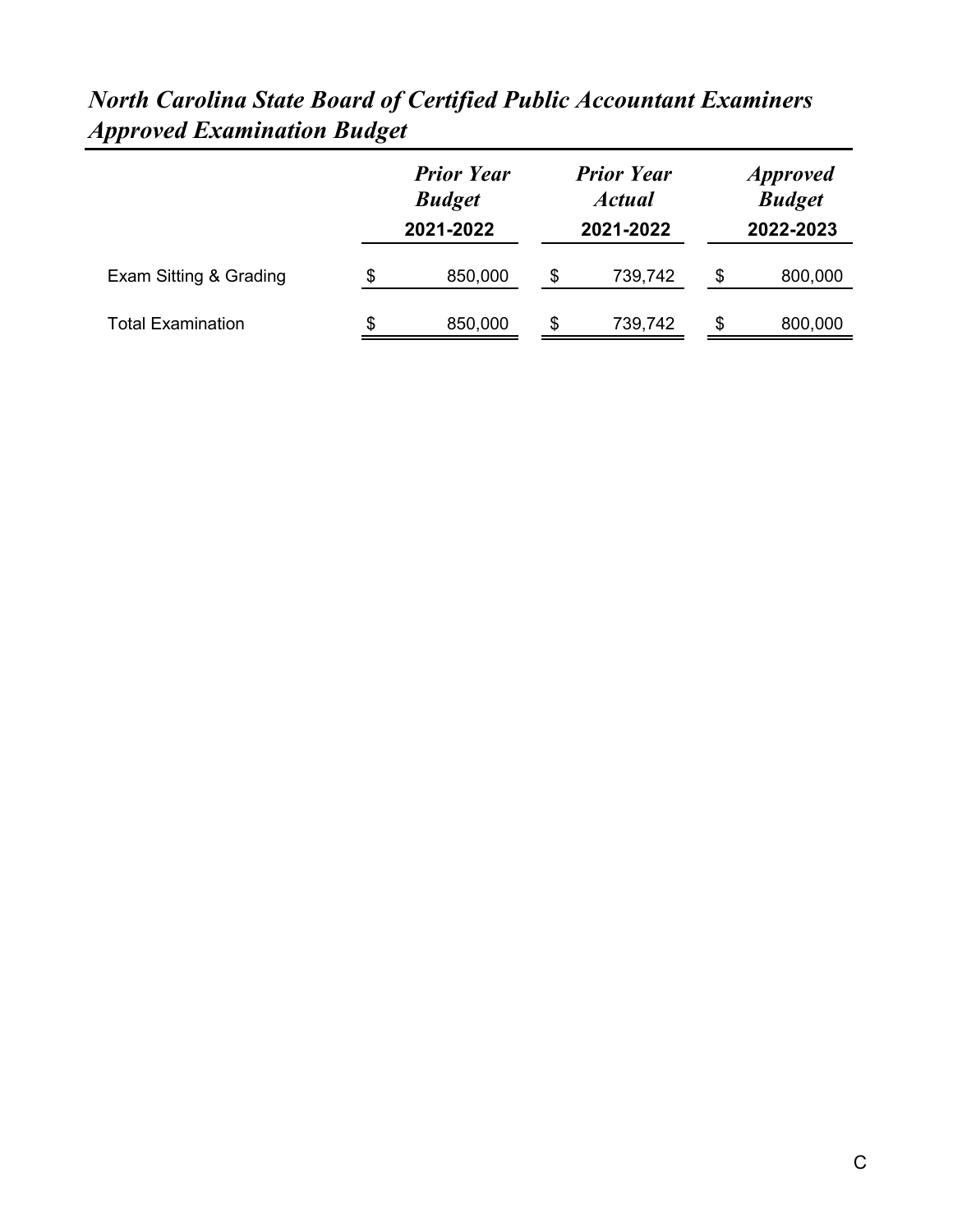|                                                                                                                                                                                                                                                                                                                                                          | <b>Prior Year</b><br><b>Budget</b><br>2021-2022 |                                                                                                                      |    | <b>Prior Year</b><br><b>Actual</b><br>2021-2022                                                               | <i><b>Approved</b></i><br><b>Budget</b><br>2022-2023 |                                                                                                                          |
|----------------------------------------------------------------------------------------------------------------------------------------------------------------------------------------------------------------------------------------------------------------------------------------------------------------------------------------------------------|-------------------------------------------------|----------------------------------------------------------------------------------------------------------------------|----|---------------------------------------------------------------------------------------------------------------|------------------------------------------------------|--------------------------------------------------------------------------------------------------------------------------|
| <b>Office Decorations</b><br><b>Equipment Rental</b><br><b>Supplies</b><br>Telephone<br>Repairs & Maintenance<br><b>Clipping Service</b><br>Miscellaneous Personnel<br><b>Audit Fees</b><br><b>Credit Card Fees</b><br><b>Banking Fees</b><br><b>Payroll Service</b><br><b>Continuing Education</b><br><b>Bad Debt Expense</b><br><b>Consulting Fees</b> | \$                                              | 150<br>200<br>9,000<br>9,200<br>3,500<br>2,400<br>3,500<br>12,500<br>60,000<br>2,000<br>2,100<br>2,000<br>0<br>1,000 | \$ | 184<br>0<br>10,956<br>8,623<br>3,837<br>1,580<br>2,568<br>12,500<br>57,947<br>2,188<br>1,808<br>424<br>0<br>0 | \$                                                   | 200<br>150<br>10,000<br>9,000<br>4,000<br>2,000<br>3,500<br>13,000<br>60,000<br>2,100<br>1,900<br>1,500<br>0<br>$\Omega$ |
| <b>Total Office</b>                                                                                                                                                                                                                                                                                                                                      | \$                                              | 107,550                                                                                                              | \$ | 102,615                                                                                                       | \$                                                   | 107,350                                                                                                                  |

## *North Carolina State Board of Certified Public Accountant Examiners Approved Office Budget*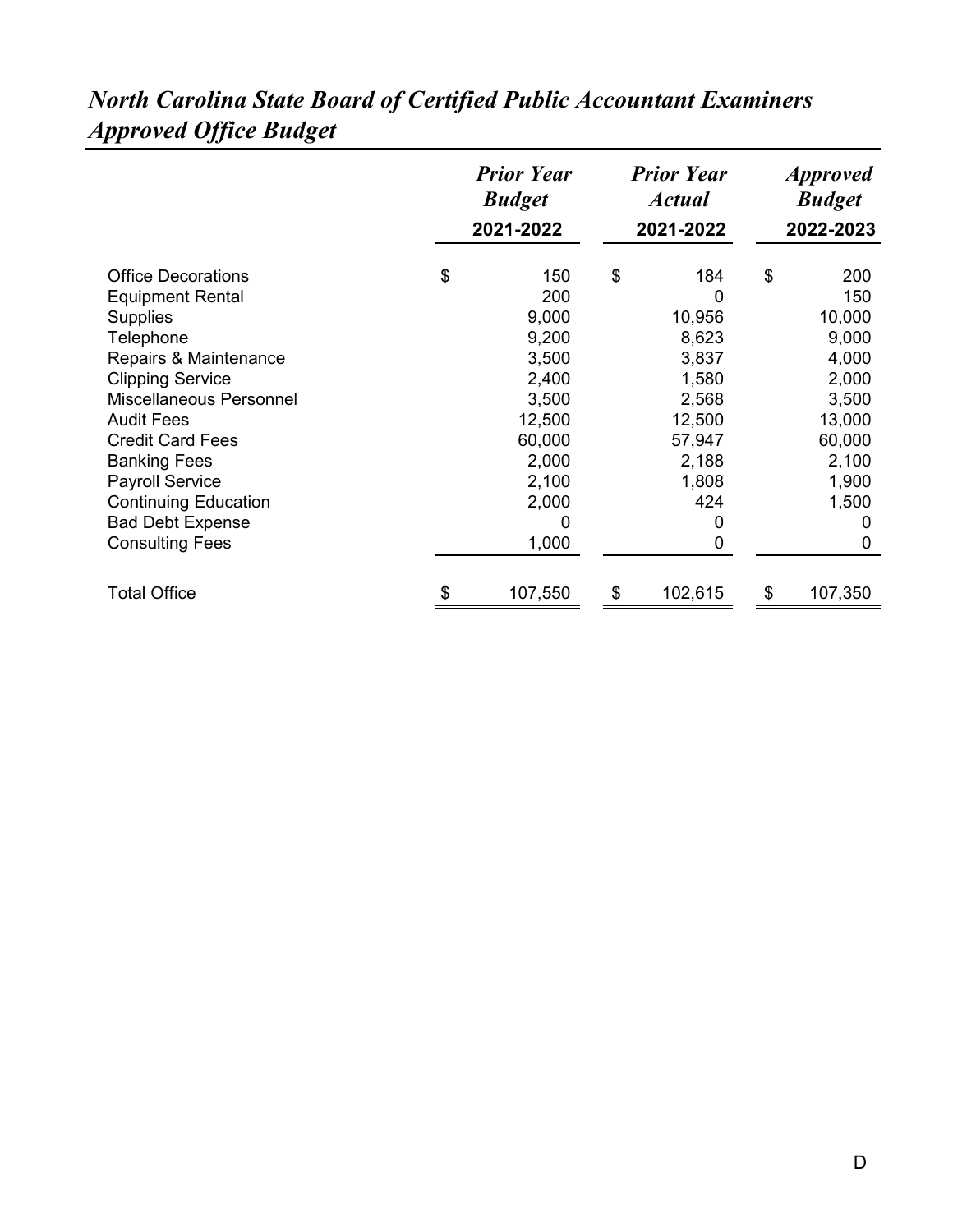| <b>Budget</b> |                                                   | <b>Actual</b> | <i><b>Approved</b></i><br><b>Budget</b><br>2022-2023 |          |  |
|---------------|---------------------------------------------------|---------------|------------------------------------------------------|----------|--|
|               |                                                   |               |                                                      | 1,500    |  |
| 18,000        |                                                   | 16,118        |                                                      | 18,000   |  |
| 6,000         |                                                   | 6,078         |                                                      | 6,000    |  |
| 6,000         |                                                   | 4,287         |                                                      | 6,800    |  |
| 3,500         |                                                   | 2,339         |                                                      | 3,000    |  |
| 2,500         |                                                   | 1,980         |                                                      | 2,500    |  |
| 6,000         |                                                   | 3,489         |                                                      | 6,000    |  |
| 23,500        |                                                   | 22,971        |                                                      | 25,200   |  |
| 3,000         |                                                   | 4,021         |                                                      | 4,200    |  |
|               |                                                   |               |                                                      | 73,200   |  |
| \$<br>\$      | <b>Prior Year</b><br>2021-2022<br>1,500<br>70,000 | \$<br>\$      | <b>Prior Year</b><br>2021-2022<br>1,320<br>62,603    | \$<br>\$ |  |

## *North Carolina State Board of Certified Public Accountant Examiners Approved Postage and Printing Budget*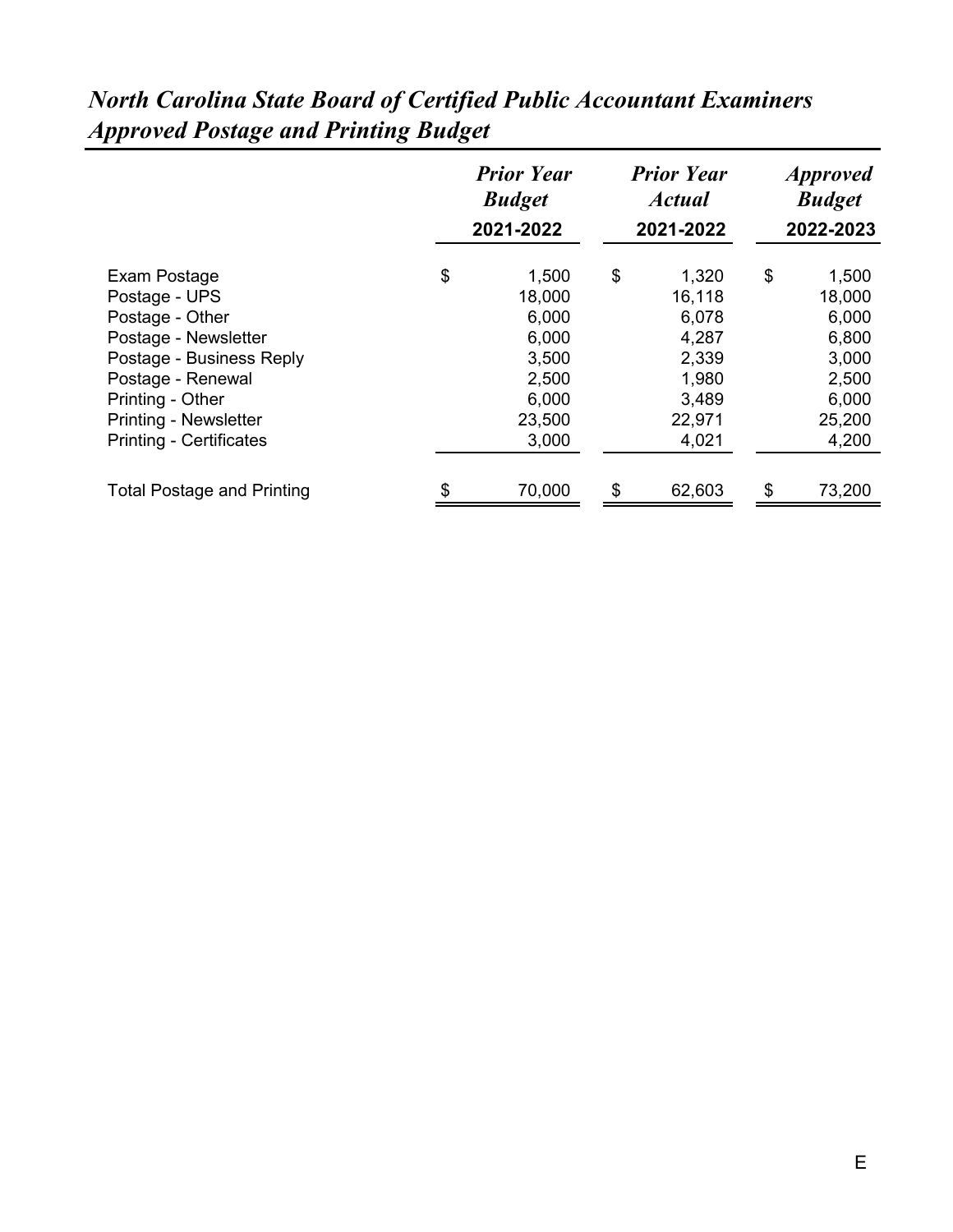|                                                        | <b>Prior Year</b><br><b>Budget</b><br>2021-2022 | <b>Prior Year</b><br><b>Actual</b><br>2021-2022 | <i>Approved</i><br><b>Budget</b><br>2022-2023 | <b>Ref</b>                 |                                                    |
|--------------------------------------------------------|-------------------------------------------------|-------------------------------------------------|-----------------------------------------------|----------------------------|----------------------------------------------------|
| <b>Staff Travel</b><br><b>Board Travel</b><br>Per Diem | \$<br>17,250<br>31,238<br>24,200                | \$<br>5,662<br>7,979<br>11,725                  | \$                                            | 27,860<br>47,030<br>23,900 | F <sub>1</sub><br>F <sub>2</sub><br>F <sub>2</sub> |
| Total Travel                                           | \$<br>72,688                                    | \$<br>25,367                                    | \$                                            | 98,790                     |                                                    |

#### *North Carolina State Board of Certified Public Accountant Examiners Approved Travel Budget*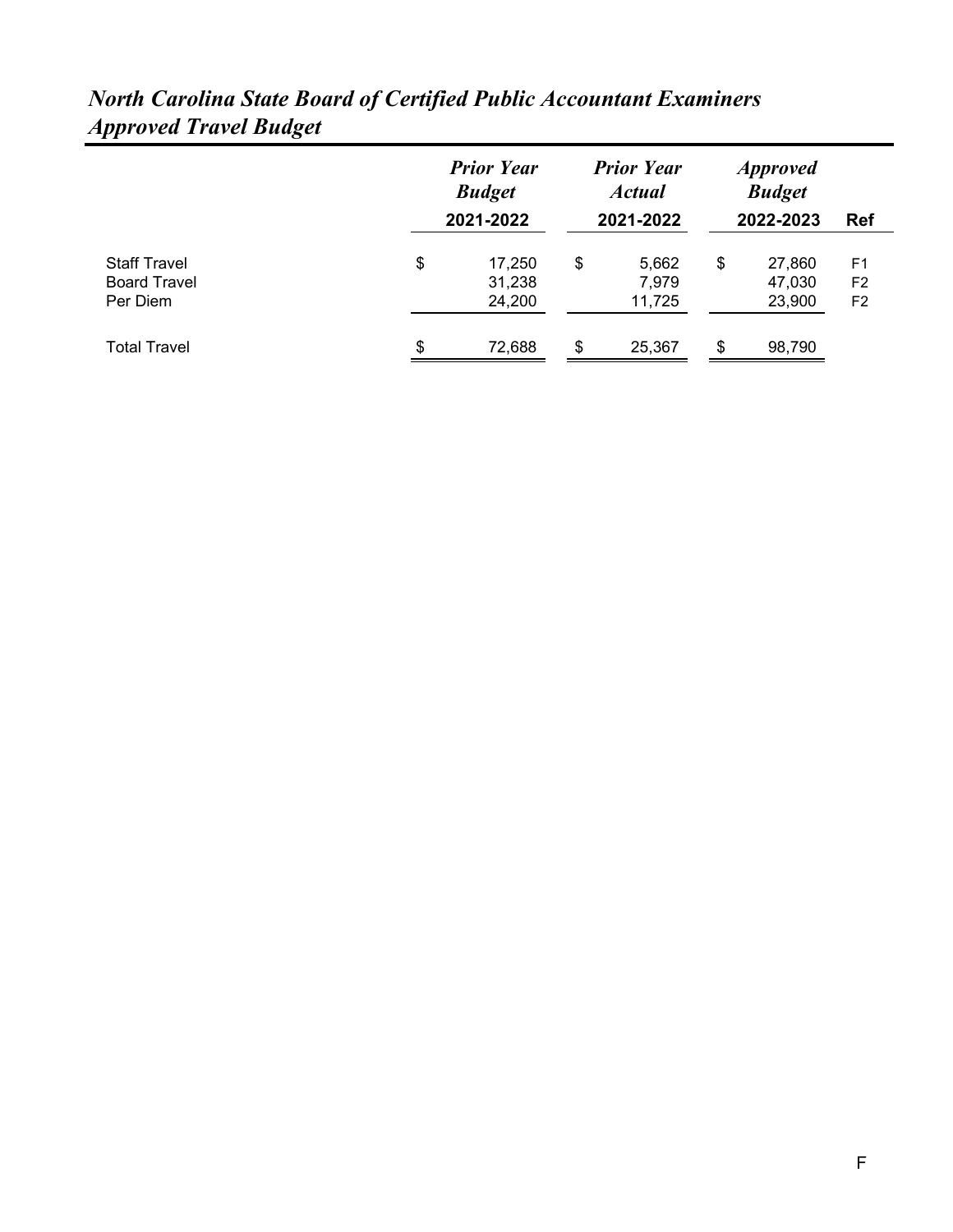| $1.4$ pp. 07 cm $\omega$ and $\mu$ is a model $\omega$ |             |       |      |           |     |       |      |                                               |            |
|--------------------------------------------------------|-------------|-------|------|-----------|-----|-------|------|-----------------------------------------------|------------|
|                                                        |             |       |      |           |     |       |      | <b>Approved</b><br><b>Budget</b><br>2022-2023 | <b>Ref</b> |
|                                                        | <b>Mtgs</b> | Staff | Days | Rate      |     |       |      |                                               |            |
| <b>NASBA Meetings</b>                                  |             |       |      | Air/Miles | Reg | Hotel | Meal |                                               |            |
| Annual                                                 | 1           | 3     | 4    | 650       | 695 | 300   | 50   | \$<br>8,235                                   |            |
| Regional                                               | 1           | 3     | 3    | 0         | 695 | 300   | 25   | 6,000                                         |            |
| <b>Executive Director/Legal</b>                        | 1           | 5     | 3    | 650       | 695 | 325   | 50   | 12,350                                        |            |
| <b>Other Meetings</b>                                  |             |       |      |           |     |       |      |                                               |            |
| Professional                                           |             |       |      |           |     |       |      | 1,275                                         |            |
| <b>Total Staff Meeting Expense</b>                     |             |       |      |           |     |       |      | \$<br>27,860                                  | F          |

#### *North Carolina State Board of Certified Public Accountant Examiners Approved Staff Travel Budget*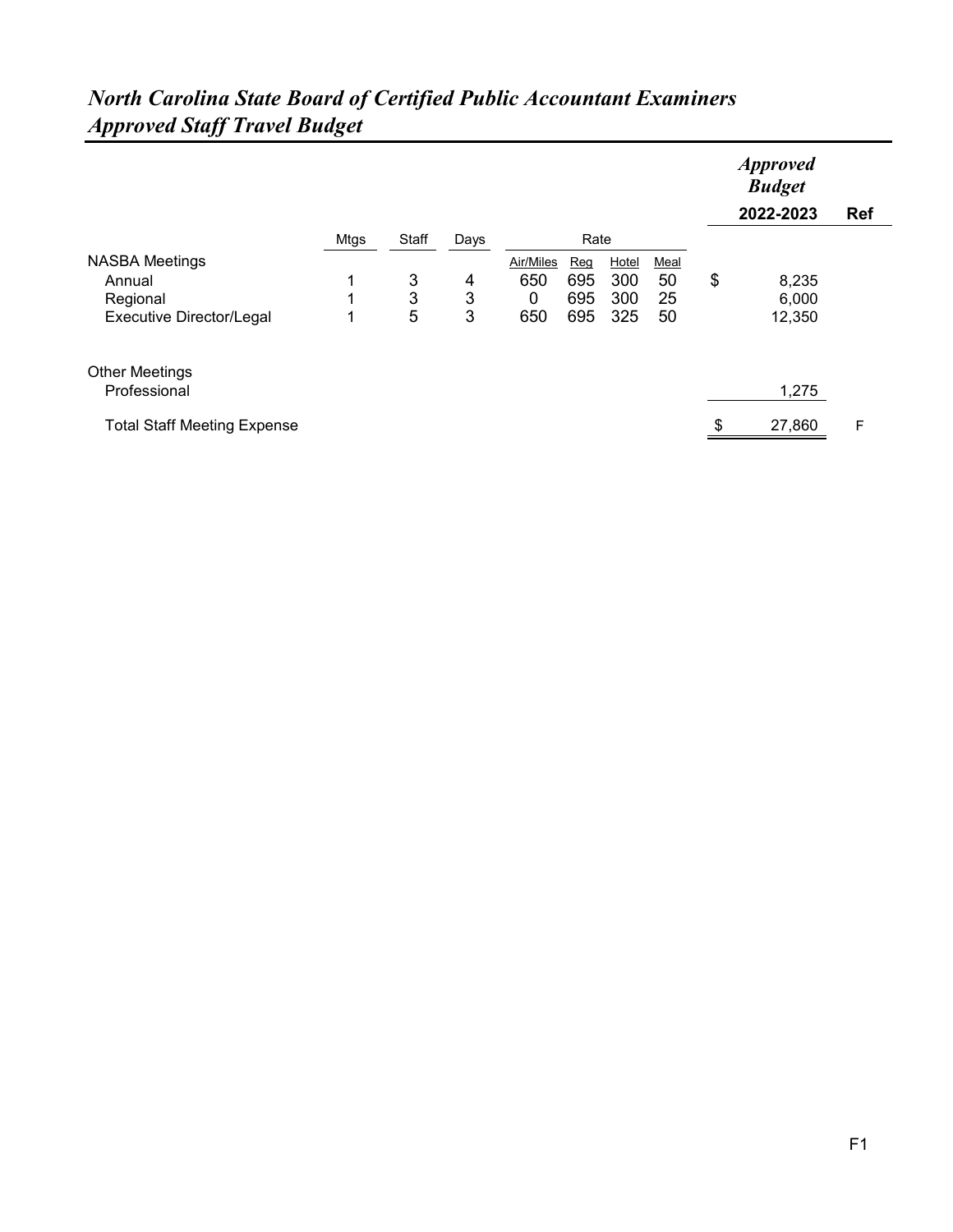| <b>Board Travel</b>                    |              |                         |                           |           |                           | <b>Approved</b><br><b>Budget</b><br>2022-2023 | <b>Ref</b>  |
|----------------------------------------|--------------|-------------------------|---------------------------|-----------|---------------------------|-----------------------------------------------|-------------|
|                                        |              |                         |                           |           |                           |                                               |             |
| <b>Regular Board Meetings</b><br>Hotel | Mtgs         | Members                 | Days                      | Rate      | $\boldsymbol{\mathsf{S}}$ |                                               |             |
| <b>Meals</b>                           | 12<br>12     | 4<br>4                  | $\mathbf 1$<br>1          | 175<br>35 |                           | 8,400<br>1,680                                |             |
| Travel                                 | 12           | 5                       | $\mathbf{1}$              | 150       |                           | 9,000                                         |             |
|                                        |              |                         |                           |           |                           | 19,080                                        |             |
|                                        |              |                         |                           |           |                           |                                               |             |
| <b>NASBA Annual Meeting</b>            |              |                         |                           |           |                           |                                               |             |
| Hotel                                  | 1            | 6                       | 4                         | 300       |                           | 7,200                                         |             |
| <b>Meals</b>                           | $\mathbf{1}$ | $\,6$                   | 4                         | 50        |                           | 1,200                                         |             |
| Travel                                 | $\mathbf 1$  | $\,6$                   | $\mathbf 1$               | 650       |                           | 3,900                                         |             |
| Registration                           | 1            | 6                       | 1                         | 695       |                           | 4,170                                         |             |
|                                        |              |                         |                           |           |                           | 16,470                                        |             |
|                                        |              |                         |                           |           |                           |                                               |             |
| <b>NASBA Regional Meeting</b><br>Hotel | 1            | 4                       | 1                         | 300       |                           | 1,200                                         |             |
| <b>Meals</b>                           | $\mathbf 1$  | 4                       | 1                         | 50        |                           | 200                                           |             |
| Travel                                 | $\mathbf 1$  | $\overline{\mathbf{4}}$ | $\mathbf 1$               | 650       |                           | 2,600                                         |             |
| Registration                           | 1            | 4                       | 1                         | 695       |                           | 2,780                                         |             |
|                                        |              |                         |                           |           |                           | 6,780                                         |             |
|                                        |              |                         |                           |           |                           |                                               |             |
| <b>AICPA Council Meetings</b>          |              |                         |                           |           |                           |                                               |             |
| Hotel                                  | 1            | 1                       | $\ensuremath{\mathsf{3}}$ | 350       |                           | 1,050                                         |             |
| Meals                                  | 1            | $\mathbf{1}$            | $\ensuremath{\mathsf{3}}$ | 50        |                           | 150                                           |             |
| Travel                                 | $\mathbf{1}$ | $\mathbf{1}$            | $\mathbf{1}$              | 500       |                           | 500                                           |             |
|                                        |              |                         |                           |           |                           | 1,700                                         |             |
| <b>Professional Meetings</b>           |              |                         |                           |           |                           | 3,000                                         |             |
|                                        |              |                         |                           |           |                           |                                               |             |
| <b>Total Board Meeting Expense</b>     |              |                         |                           |           | \$                        | 47,030                                        | F           |
| <b>Board Per Diem</b>                  |              |                         |                           |           |                           |                                               |             |
| <b>Regular Meeting</b>                 | 12           | $\overline{7}$          | $\overline{2}$            | 100       | \$                        | 16,800                                        |             |
| <b>Professional Meetings</b>           | 25           | 1                       | $\mathbf 1$               | 100       |                           | 2,500                                         |             |
| <b>NASBA</b>                           |              |                         |                           |           |                           |                                               |             |
| <b>Annual Meeting</b>                  | 1            | 6                       | 5                         | 100       |                           | 3,000                                         |             |
| <b>Regional Meeting</b>                | 1            | $\overline{\mathbf{4}}$ | $\overline{\mathbf{4}}$   | 100       |                           | 1,600                                         |             |
|                                        |              |                         |                           |           |                           |                                               |             |
| <b>Total Board Per Diem Expense</b>    |              |                         |                           |           | \$                        | 23,900                                        | $\mathsf F$ |

## *North Carolina State Board of Certified Public Accountant Examiners Approved Board Travel & Per Diem Expense Budget*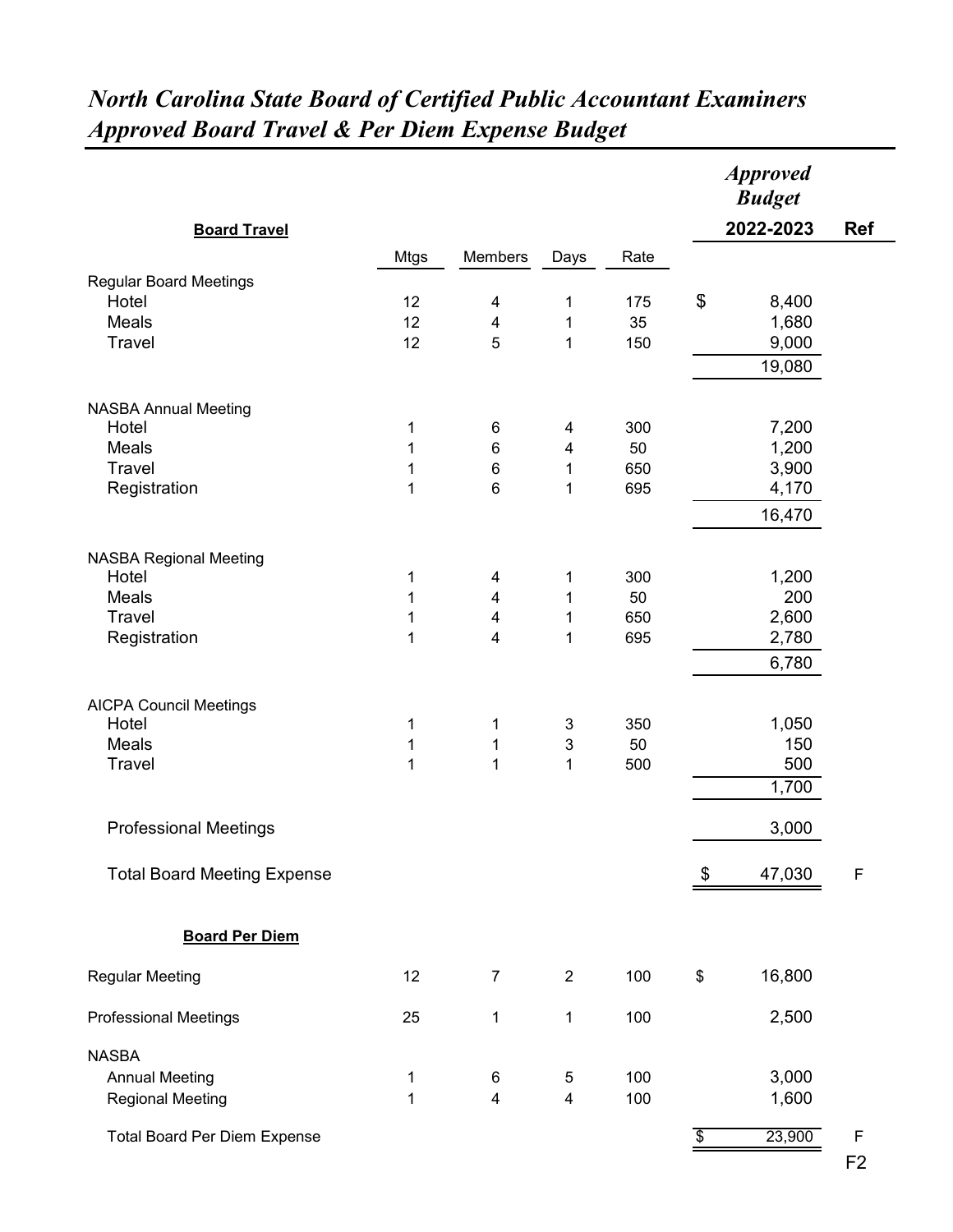|                                                                                                  |    | <b>Prior Year</b><br><b>Budget</b><br>2021-2022 | <b>Prior Year</b><br><b>Actual</b><br>2021-2022 | <i>Approved</i><br><b>Budget</b><br>2022-2023 |                           |  |
|--------------------------------------------------------------------------------------------------|----|-------------------------------------------------|-------------------------------------------------|-----------------------------------------------|---------------------------|--|
| Internet & Website<br><b>Computer Program/Assistance</b><br><b>Computer Software Maintenance</b> | \$ | 4,000<br>1,000<br>95,000                        | \$<br>3,920<br>1,150<br>82,395                  | \$                                            | 4,000<br>1,000<br>137,200 |  |
| Total Maintenance and Computer Support \$                                                        |    | 100,000                                         | \$<br>87,465                                    | \$                                            | 142,200                   |  |

## *North Carolina State Board of Certified Public Accountant Examiners Approved Maintenance and Computer Support Budget*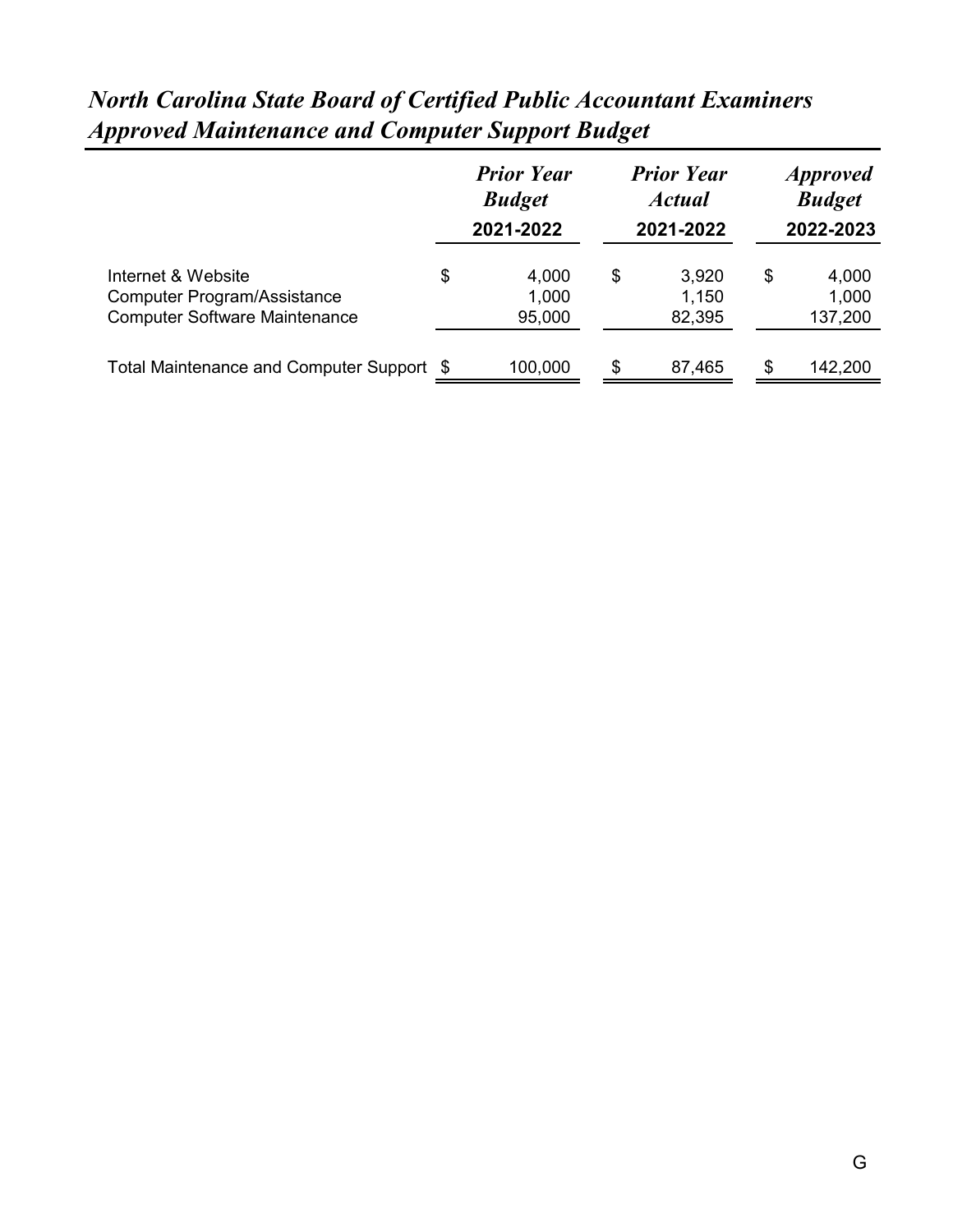|                                                              | <b>Prior Year</b><br><b>Budget</b><br>2021-2022 | <b>Prior Year</b><br><b>Actual</b><br>2021-2022 | <i><b>Approved</b></i><br><b>Budget</b><br>2022-2023 |
|--------------------------------------------------------------|-------------------------------------------------|-------------------------------------------------|------------------------------------------------------|
| Legal Counsel Fees - Admin/Prof Stds                         | \$<br>54,000                                    | \$<br>54,000                                    | \$<br>58,500                                         |
| Legal Counsel Fees - Litigation<br><b>Investigation Cost</b> | 60,000<br>3,500                                 | 29,709<br>3,645                                 | 15,000<br>3,500                                      |
| <b>Hearing Cost</b><br><b>Reimbursements - Net</b>           | 5,000<br>(10,000)                               | 1,395<br>(2,711)                                | 5,000<br>(10,000)                                    |
| <b>Total Board Legal</b>                                     | \$<br>112,500                                   | \$<br>86,037                                    | \$<br>72,000                                         |

# *North Carolina State Board of Certified Public Accountant Examiners Approved Board Legal Budget*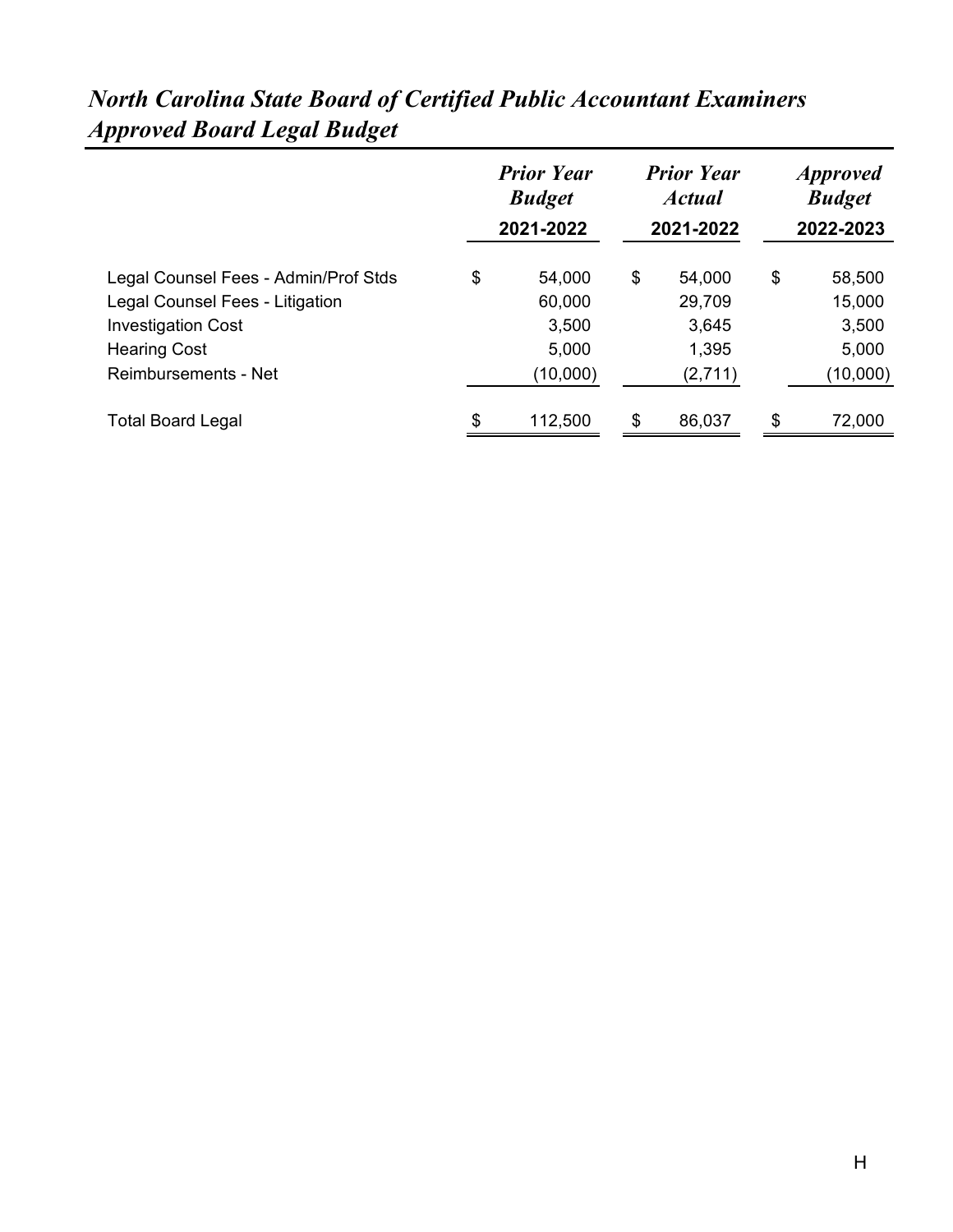|                                     | <b>Prior Year</b><br><b>Budget</b><br>2021-2022 | <b>Prior Year</b><br><b>Actual</b><br>2021-2022 | <i><b>Approved</b></i><br><b>Budget</b><br>2022-2023 |                        |
|-------------------------------------|-------------------------------------------------|-------------------------------------------------|------------------------------------------------------|------------------------|
| Insurance<br>Dues and Subscriptions | \$<br>24,500<br>14,500                          | \$                                              | 24,227<br>17,960                                     | \$<br>26,000<br>17,000 |
| <b>Total Other</b>                  | \$<br>39,000                                    | S                                               | 42,187                                               | \$<br>43,000           |

## *North Carolina State Board of Certified Public Accountant Examiners Approved Other Budget*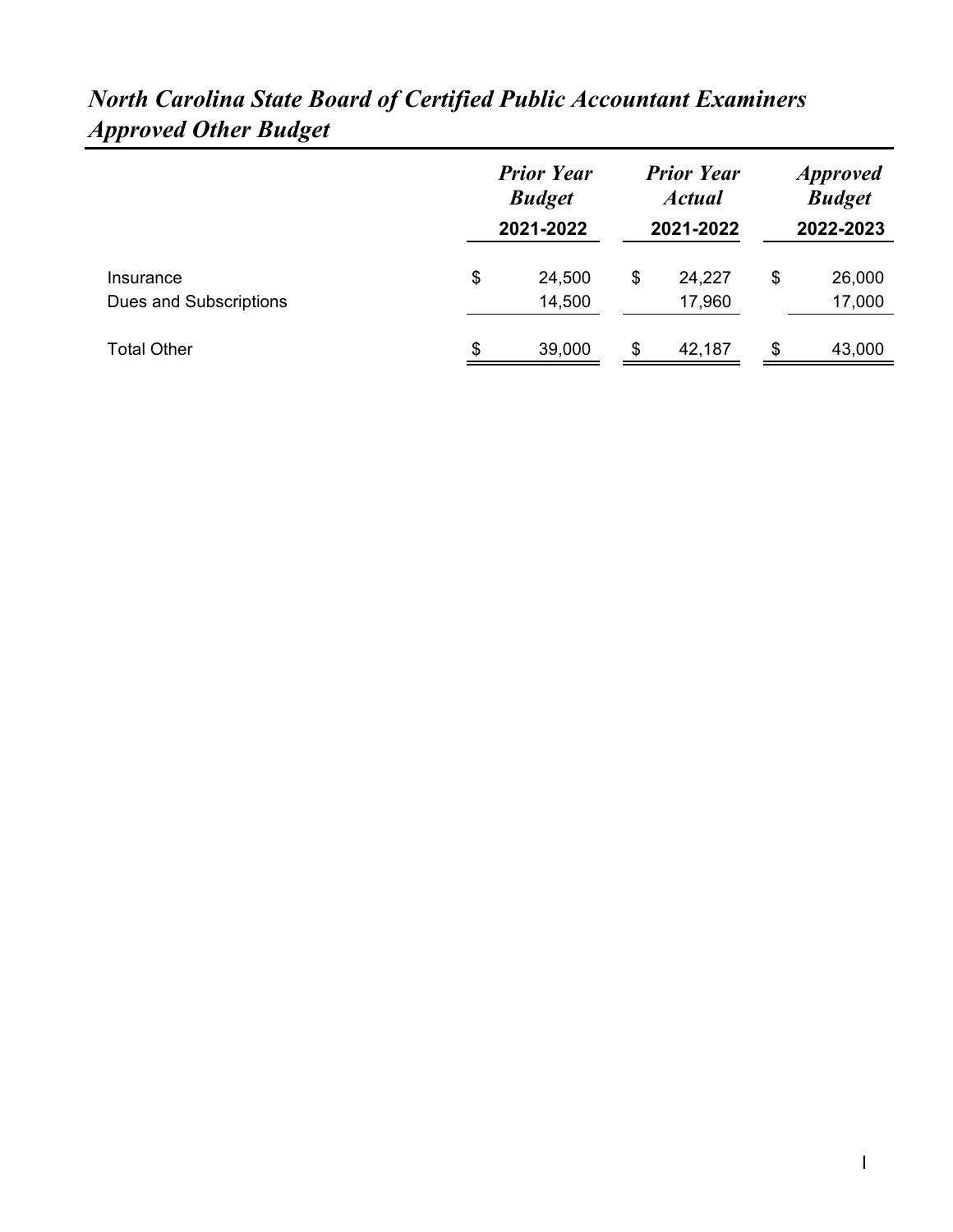|                               | <b>Prior Year</b><br><b>Budget</b><br>2021-2022 | <b>Prior Year</b><br><b>Actual</b><br>2021-2022 | <i>Approved</i><br><b>Budget</b><br>2022-2023 |
|-------------------------------|-------------------------------------------------|-------------------------------------------------|-----------------------------------------------|
| <b>Building Maintenance</b>   | \$<br>1,000                                     | \$<br>1,294                                     | \$<br>3,000                                   |
| Electricity                   | 13,000                                          | 12,077                                          | 13,000                                        |
| <b>Grounds Maintenance</b>    | 6,000                                           | 5,971                                           | 6,000                                         |
| Heat & Air Maintenance        | 3,000                                           | 3,306                                           | 3,200                                         |
| Improvements                  | 1,000                                           | O                                               | 1,000                                         |
| <b>Janitorial Maintenance</b> | 16,000                                          | 15,420                                          | 16,000                                        |
| <b>Trash Collection</b>       | 1,000                                           | 1,447                                           | 1,000                                         |
| Water & Sewer                 | 1,400                                           | 1,461                                           | 1,500                                         |
| Security                      | 2,300                                           | 1,908                                           | 2,100                                         |
| <b>Pest Control</b>           | 600                                             | 600                                             | 600                                           |
| <b>Total Building</b>         | 45,300                                          | \$<br>43,484                                    | \$<br>47,400                                  |

## *North Carolina State Board of Certified Public Accountant Examiners Approved Building Budget*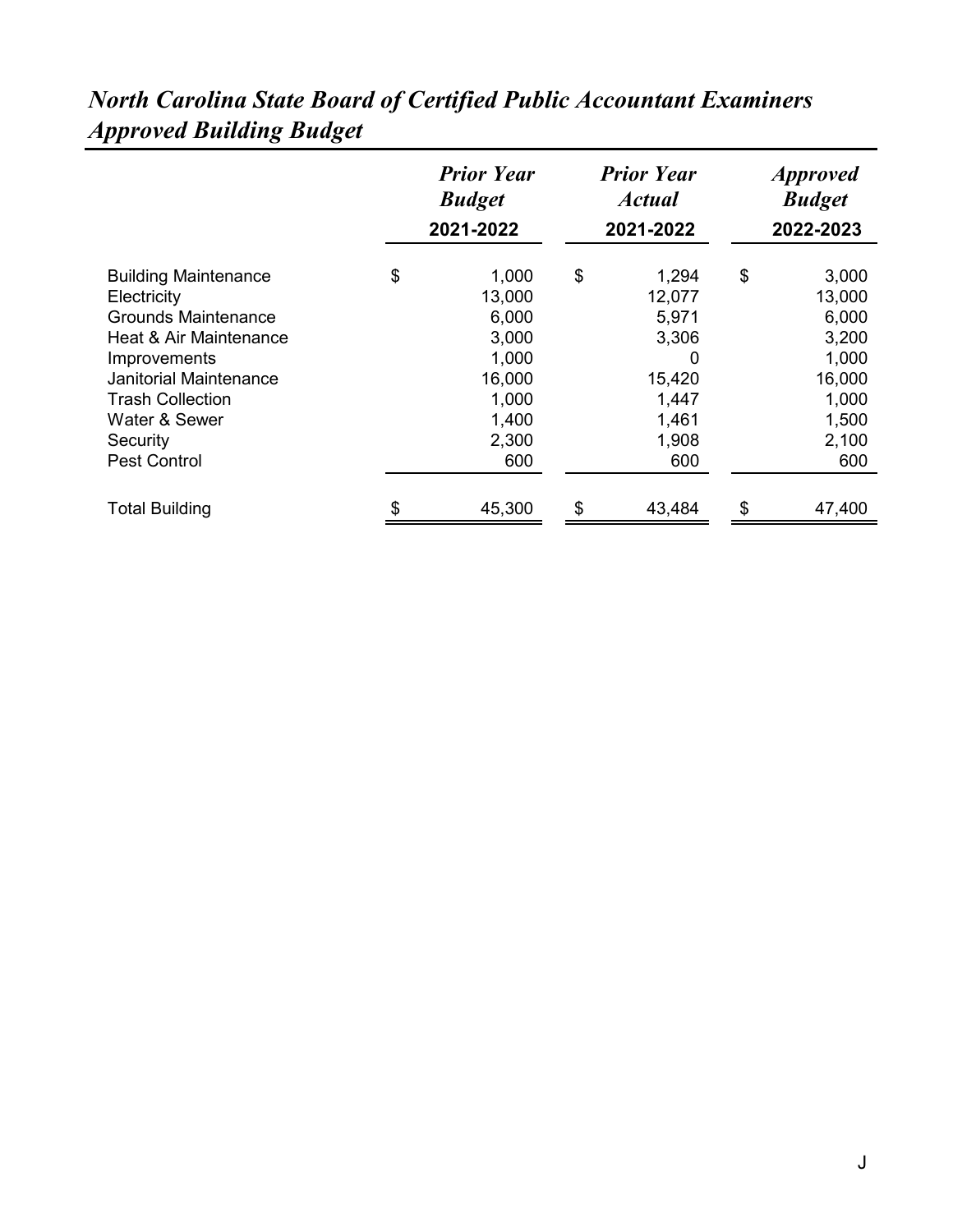|                 | A                                | B | C                                           | C | E            | F | G             |
|-----------------|----------------------------------|---|---------------------------------------------|---|--------------|---|---------------|
| 1               | <b>Trial Balance Information</b> |   |                                             |   |              |   |               |
| $\overline{2}$  |                                  |   | <b>Quickbooks Accounts and Amounts</b>      |   |              |   |               |
| 3               |                                  |   | <b>Link to Budget Information Schedules</b> |   |              |   |               |
| 4               |                                  |   |                                             |   |              |   |               |
| 5               | Account #                        |   |                                             |   | Amount       |   | <b>Budget</b> |
| 6               | 4110                             |   | Certificates - Initial                      |   | 49,400.00    |   | 52,000.00     |
| $\overline{7}$  | 4120                             |   | Certificates - Reciprocal                   |   | 34,800.00    |   | 35,000.00     |
| 8               | 4121                             |   | Certificates - Recip/Temp                   |   | 0.00         |   | 0.00          |
| 9               | 4130                             |   | Certificates - Temporary                    |   | 0.00         |   | 0.00          |
| 10              | 4131                             |   | Certificates - Temp Renewal                 |   | 0.00         |   | 0.00          |
| 11              | 4140                             |   | <b>Certificates - Renewal Fees</b>          |   | 1,314,060.00 |   | 1,320,000.00  |
| 12              | 4150                             |   | Certificates - Reinstate/Revoked            |   | 1,600.00     |   | 2,000.00      |
| 13              | 4151                             |   | Certificates - Reinstate/Surrender          |   | 4,800.00     |   | 5,500.00      |
| 14              | 4152                             |   | Certificates - Reinstate/Retired            |   | 0.00         |   | 0.00          |
| 15              | 4160                             |   | Certificates - Notification                 |   | 0.00         |   | 0.00          |
| 16              | 4161                             |   | <b>Certificates - Notification Renewal</b>  |   | 0.00         |   | 0.00          |
| 17              | 4001                             |   | <b>Initial Adm Fees</b>                     |   | 162,380.00   |   | 172,500.00    |
| 18              | 4002                             |   | <b>Re-Exam Adm Fees</b>                     |   | 132,150.00   |   | 138,750.00    |
| 19              | 4004                             |   | <b>Exam Fees Revenue</b>                    |   | 867,396.09   |   | 900,000.00    |
| 20              | 4060                             |   | <b>Equivalency Exam Fees</b>                |   | 0.00         |   | 0.00          |
| 21              | 4070                             |   | <b>Transfer Exam Grade Credit</b>           |   | 0.00         |   | 0.00          |
| 22              | 4071                             |   | <b>Exam Review Fees</b>                     |   | 0.00         |   | 0.00          |
| 23              | 4072                             |   | Exam Scholarship Coupon                     |   | (45, 489.90) |   | (34, 375.00)  |
| 24              | 4910                             |   | <b>Educational Program Fees</b>             |   | 0.00         |   | 0.00          |
| $\overline{25}$ | 4970                             |   | <b>Duplicate Certificates</b>               |   | 325.00       |   | 0.00          |
| $\overline{26}$ | 4980                             |   | Copies                                      |   | 0.00         |   | 0.00          |
| 27              | 4990                             |   | Miscellaneous                               |   | 1,124.69     |   | 1,000.00      |
| 28              | 4260                             |   | <b>Partnership Registration Fees</b>        |   | 60.00        |   | 2,000.00      |
| 29              | 4261                             |   | <b>Partnership Renewal Fees</b>             |   | 45,300.00    |   | 44,000.00     |
| 30              | 4250                             |   | PC Registration Fees                        |   | 4,175.00     |   | 4,500.00      |
| $\overline{31}$ | 4251                             |   | <b>PC Renewal Fees</b>                      |   | 40,925.00    |   | 42,000.00     |
| $\overline{32}$ | 4252                             |   | PC Renewal less W/Penalties                 |   | 40.00        |   | 0.00          |
| 33              | 6900                             |   | <b>Bad Debt Expense</b>                     |   | 0.00         |   | 0.00          |
| 34              | 6690                             |   | Over/Short                                  |   | 0.00         |   | 0.00          |
| 35              | 5031                             |   | <b>Retirement - NCLB Contribution</b>       |   | 56,024.43    |   | 55,285.00     |
| 36              | 5033                             |   | <b>Retirement - NCLB Administrator</b>      |   | 2,419.45     |   | 2,400.00      |
| 37              | 5035                             |   | <b>Health Ins Premium</b>                   |   | 119,897.20   |   | 121,500.00    |
| 38              | 5036                             |   | <b>Medical Reimbursement Plan</b>           |   | 29,837.11    |   | 33,000.00     |
| 39              | 5038                             |   | <b>Unemployment Claims</b>                  |   | 0.00         |   | 0.00          |
| 40              | 5120                             |   | <b>Board Travel - Board Mtgs</b>            |   | 2,848.06     |   | 7,288.00      |
| 41              | 5121                             |   | <b>Board Travel - Prof Mtgs</b>             |   | 0.00         |   | 3,000.00      |
| 42              | 5122                             |   | Board Travel - NASBA Annual                 |   | 0.00         |   | 19,250.00     |
| 43              | 5123                             |   | Board Travel - NASBA Regional               |   | 0.00         |   | 0.00          |
| 44              | 5124                             |   | <b>Board Travel - NASBA Committees</b>      |   | 0.00         |   | 0.00          |
| 45              | 5125                             |   | <b>Board Travel - AICPA Council</b>         |   | 0.00         |   | 1,700.00      |
| 46              | 5126                             |   | Board Travel - NCACPA Annual                |   | 0.00         |   | 0.00          |
| 47              | 5127                             |   | Board Travel - NCACPA Board                 |   | 942.45       |   | 0.00          |
| 48              | 5128                             |   | <b>Board Travel - AICPA Committees</b>      |   | 0.00         |   | 0.00          |
| 49              | 5129                             |   | <b>Miscellaneous Board Costs</b>            |   | 4,188.61     |   | 0.00          |
| 50              | 5133                             |   | Board Travel - NASBA CPE                    |   | 0.00         |   | 0.00          |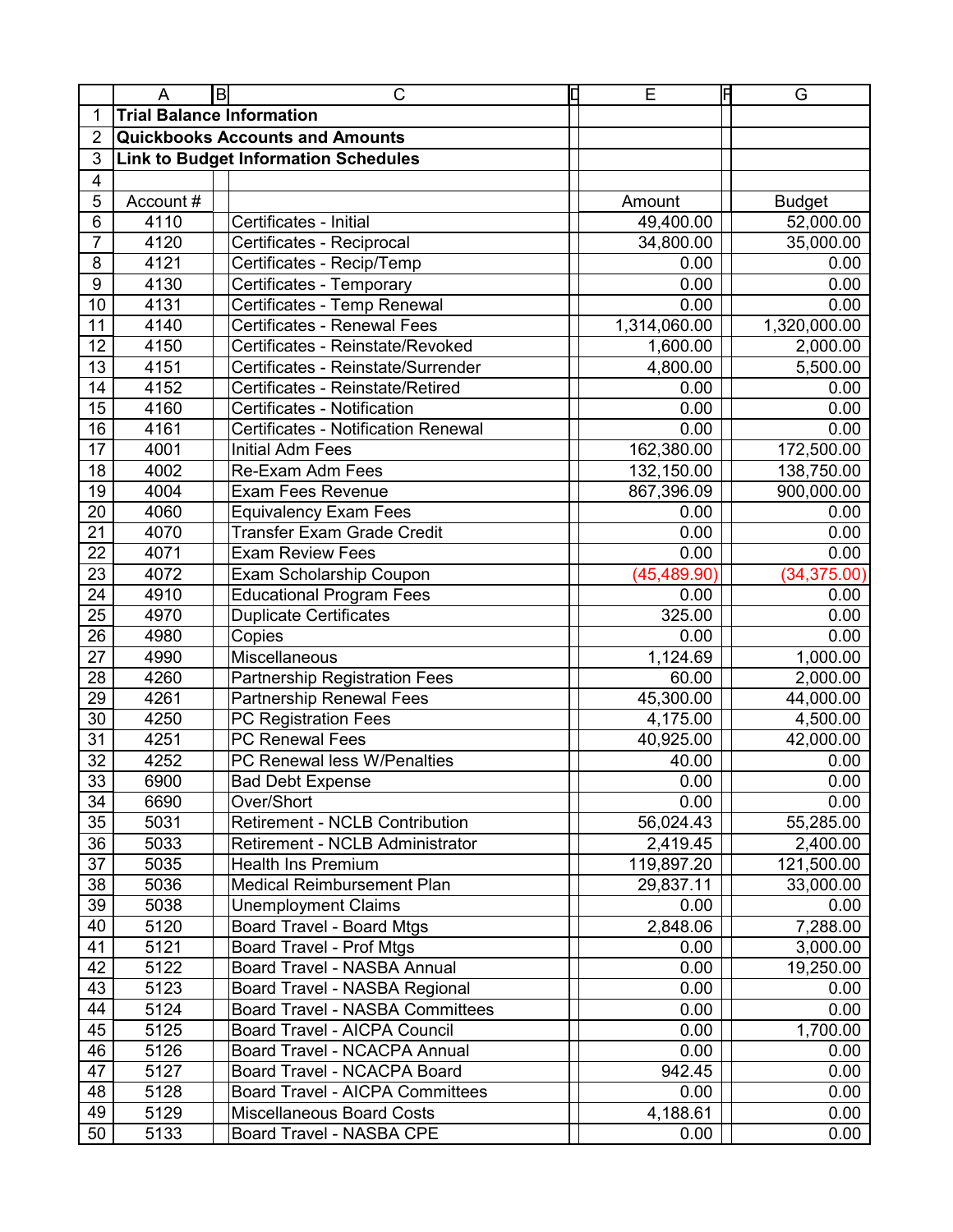|                | A                                | $\mathsf B$ | C                                           | C | E           | F | G             |
|----------------|----------------------------------|-------------|---------------------------------------------|---|-------------|---|---------------|
| 1              | <b>Trial Balance Information</b> |             |                                             |   |             |   |               |
| $\overline{2}$ |                                  |             | <b>Quickbooks Accounts and Amounts</b>      |   |             |   |               |
| 3              |                                  |             | <b>Link to Budget Information Schedules</b> |   |             |   |               |
| 4              |                                  |             |                                             |   |             |   |               |
| 5              | Account#                         |             |                                             |   | Amount      |   | <b>Budget</b> |
| 51             | 5800                             |             | <b>Building Maintenance</b>                 |   | 1,294.15    |   | 1,000.00      |
| 52             | 5801                             |             | Electricity                                 |   | 12,077.39   |   | 13,000.00     |
| 53             | 5802                             |             | <b>Grounds Maintenance</b>                  |   | 5,971.20    |   | 6,000.00      |
| 54             | 5803                             |             | Heat & Air Maintenance                      |   | 3,305.70    |   | 3,000.00      |
| 55             | 5804                             |             | Improvements                                |   | 0.00        |   | 1,000.00      |
| 56             | 5805                             |             | Insurance                                   |   | 5,467.00    |   | 6,000.00      |
| 57             | 5807                             |             | Janitorial Maintenance                      |   | 15,420.00   |   | 16,000.00     |
| 58             | 5808                             |             | <b>Pets Control Service</b>                 |   | 600.00      |   | 600.00        |
| 59             | 5809                             |             | Security & Fire Alarm                       |   | 1,908.00    |   | 2,300.00      |
| 60             | 5810                             |             | <b>Trash Collection</b>                     |   | 1,447.38    |   | 1,000.00      |
| 61             | 5811                             |             | Water & Sewer                               |   | 1,460.53    |   | 1,400.00      |
| 62             | 5050                             |             | <b>Continuing Education - Staff</b>         |   | 424.07      |   | 2,000.00      |
| 63             | 5051                             |             | <b>Continuing Education - RNB</b>           |   | 0.00        |   | 0.00          |
| 64             | 5052                             |             | <b>Continuing Education - Computer</b>      |   | 0.00        |   | 0.00          |
| 65             | 5531                             |             | Exam Postage                                |   | 1,320.00    |   | 1,500.00      |
| 66             | 5533                             |             | <b>Exam Printing</b>                        |   | 0.00        |   | 0.00          |
| 67             | 5538                             |             | <b>Exam Vendor Expense</b>                  |   | 738,591.71  |   | 850,000.00    |
| 68             | 5539                             |             | <b>Exam Vendor Accomodations</b>            |   | 1,149.86    |   | 0.00          |
| 69             | 5532                             |             | <b>Exam Supplies</b>                        |   | 0.00        |   | 0.00          |
| 70             | 5530-10                          |             | Temp Employees - May                        |   | 0.00        |   | 0.00          |
| 71             | 5530-20                          |             | Temp Employees - Nov                        |   | 0.00        |   | 0.00          |
| 72             | 5220                             |             | <b>Investigator Fees</b>                    |   | 0.00        |   | 0.00          |
| 73             | 5221                             |             | <b>Staff Investigation Costs</b>            |   | 0.00        |   | 0.00          |
| 74             | 5222                             |             | <b>Investigation Materials</b>              |   | 3,645.00    |   | 3,500.00      |
| 75             | 5230                             |             | <b>Hearing Costs</b>                        |   | 1,394.70    |   | 5,000.00      |
| 76             | 5231                             |             | <b>Rule-Making Hearing Costs</b>            |   | 0.00        |   | 0.00          |
| 77             | 5232                             |             | Legal Advertising                           |   | 0.00        |   | 0.00          |
| 78             | 5250                             |             | <b>Adminstrative Costs Assessed</b>         |   | (850.00)    |   | (2,500.00)    |
| 79             | 5260                             |             | <b>Civil Penalties Assessed</b>             |   | (44,500.00) |   | (7,500.00)    |
| 80             | 5261                             |             | <b>Civil Penalties Remitted</b>             |   | 42,639.00   |   | 0.00          |
| 81             | 5140                             |             | Legal Counsel - Administrative              |   | 54,000.00   |   | 54,000.00     |
| 82             | 5141                             |             | Legal Counsel - Special Projects            |   | 0.00        |   | 0.00          |
| 83             | 5210                             |             | Legal Counsel - Prof Standards              |   | 0.00        |   | 0.00          |
| 84             | 5211                             |             | Legal Counsel - Litigation                  |   | 29,708.60   |   | 60,000.00     |
| 85             | 5034                             |             | <b>Misc Payroll Deduction</b>               |   | 0.00        |   | 0.00          |
| 86             | 5037                             |             | <b>HSA Deduction</b>                        |   | 0.00        |   | 0.00          |
| 87             | 5090                             |             | Flowers, Gifts, Etc.                        |   | 0.00        |   | 0.00          |
| 88             | 5091                             |             | <b>Staff Recruiting</b>                     |   | 1,646.86    |   | 0.00          |
| 89             | 5092                             |             | <b>Misc Personnel Costs</b>                 |   | 920.94      |   | 3,500.00      |
| 90             | 5301                             |             | <b>Equipment Rent</b>                       |   | 0.00        |   | 200.00        |
| 91             | 5310                             |             | Decorations                                 |   | 183.71      |   | 150.00        |
| 92             | 5320                             |             | <b>Payroll Service</b>                      |   | 1,808.45    |   | 2,100.00      |
| 93             | 5360                             |             | Telephone                                   |   | 8,623.39    |   | 9,200.00      |
| 94             | 5361                             |             | Internet & Website                          |   | 3,920.40    |   | 4,000.00      |
| 95             | 5390                             |             | <b>Clipping Service</b>                     |   | 1,580.00    |   | 2,400.00      |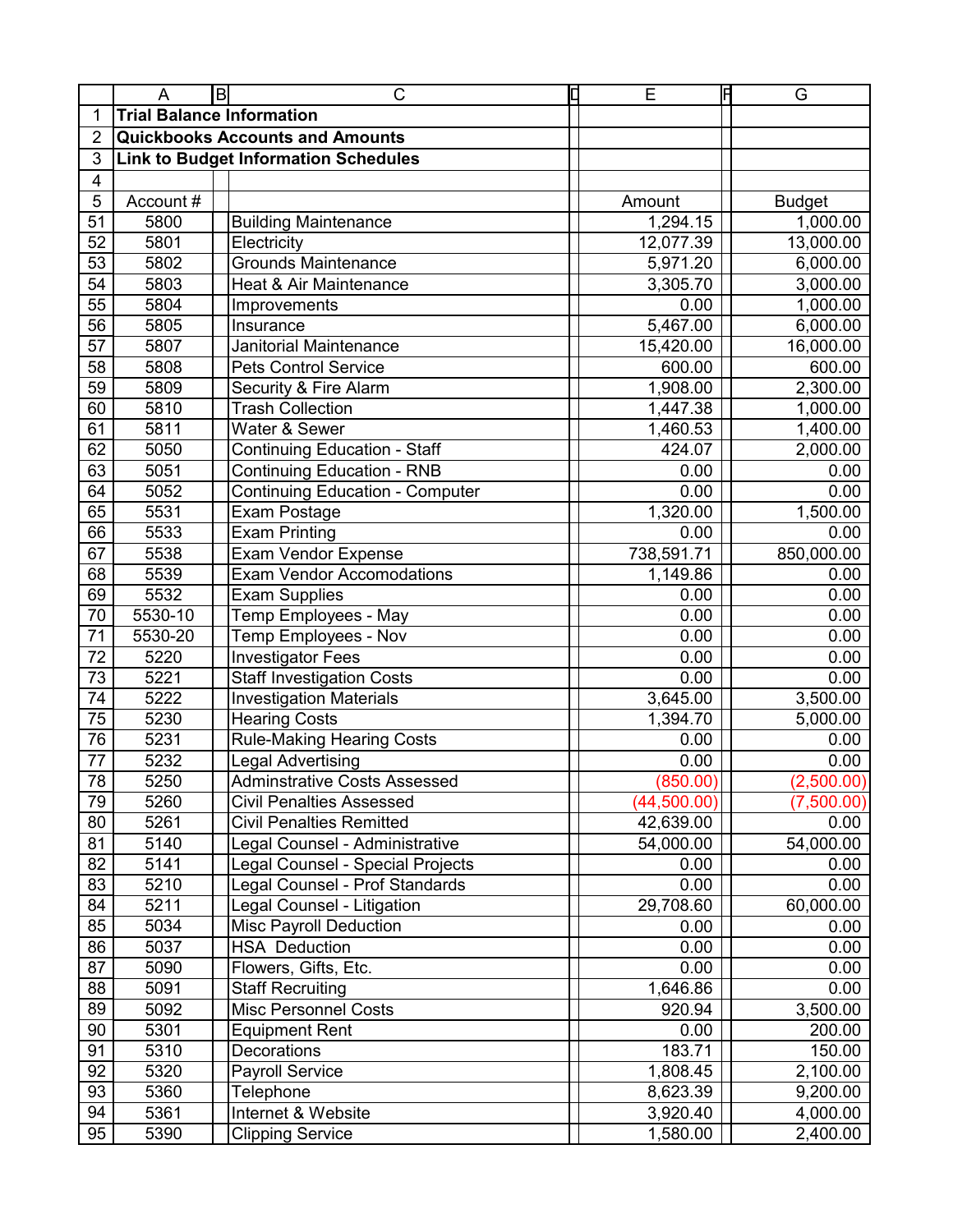|                  | A                                | B | C                                           | Ε          | IF | G             |
|------------------|----------------------------------|---|---------------------------------------------|------------|----|---------------|
|                  | <b>Trial Balance Information</b> |   |                                             |            |    |               |
| 2                |                                  |   | <b>Quickbooks Accounts and Amounts</b>      |            |    |               |
| 3                |                                  |   | <b>Link to Budget Information Schedules</b> |            |    |               |
| 4                |                                  |   |                                             |            |    |               |
| 5                | Account#                         |   |                                             | Amount     |    | <b>Budget</b> |
| 96               | 5400                             |   | <b>Computer Program/Assistance</b>          | 1,150.00   |    | 1,000.00      |
| 97               | 5405                             |   | <b>Computer Software Maintenance</b>        | 82,394.89  |    | 95,000.00     |
| 98               | 5410                             |   | Dues                                        | 7,976.00   |    | 8,500.00      |
| 99               | 5420                             |   | Insurance                                   | 18,759.85  |    | 18,500.00     |
| 100              | 5430                             |   | <b>Audit Fees</b>                           | 12,500.00  |    | 12,500.00     |
| 101              | 5435                             |   | <b>Consulting Fees</b>                      | 0.00       |    | 1,000.00      |
| 102              | 5436                             |   | <b>Contracted Copy Service</b>              | 0.00       |    | 0.00          |
| 103              | 5440                             |   | Misc Office Expense                         | 0.00       |    | 0.00          |
| 104              | 5445                             |   | <b>Banking Fees</b>                         | 2,188.16   |    | 2,000.00      |
| 105              | 5450                             |   | <b>Credit Card Fees</b>                     | 57,946.75  |    | 60,000.00     |
| 106              | 5110                             |   | Per Diem - Board Meetings                   | 9,825.00   |    | 15,000.00     |
| 107              | 5111                             |   | Per Diem - Prof Meetings                    | 50.00      |    | 2,500.00      |
| 108              | 5112                             |   | Per Diem - NASBA Annual                     | 800.00     |    | 3,500.00      |
| 109              | 5113                             |   | Per Diem - NASBA Regional                   | 600.00     |    | 1,400.00      |
| 110              | 5114                             |   | Per Diem - NASBA Committee                  | 300.00     |    | 0.00          |
| 111              | 5115                             |   | Per Diem - AICPA/NASBA                      | 0.00       |    | 0.00          |
| 112              | 5116                             |   | Per Diem - NCACPA Annual                    | 0.00       |    | 800.00        |
| 113              | 5117                             |   | Per Diem - NCACPA/Board                     | 150.00     |    | 500.00        |
| 114              | 5118                             |   | Per Diem - AICPA Committees                 | 0.00       |    | 0.00          |
| 115              | 5119                             |   | Per Diem - Miscellaneous                    | 0.00       |    | 500.00        |
| 116              | 5130                             |   | <b>Clerical Reimbursement</b>               | 0.00       |    | 0.00          |
| 117              | 5135                             |   | Per Diem - NASBA CPE                        | 0.00       |    | 0.00          |
| 118              | 5345                             |   | Postage - UPS                               | 16,118.28  |    | 18,000.00     |
| 119              | 5340                             |   | Postage - Other                             | 6,078.22   |    | 6,000.00      |
| 120              | 5341                             |   | Postage - Newsletter                        | 4,286.61   |    | 6,000.00      |
| 121              | 5342                             |   | Postage - Business Reply                    | 2,339.00   |    | 3,500.00      |
| 122              | 5343                             |   | Postage - Renewal                           | 1,980.00   |    | 2,500.00      |
| 123              | 5344                             |   | Postage - Rulebook                          | 0.00       |    | 0.00          |
| 124              | 5330                             |   | Printing - Other                            | 3,489.14   |    | 6,000.00      |
| 125              | 5331                             |   | <b>Printing - Newsletter</b>                | 22,971.21  |    | 23,500.00     |
| 126              | 5332                             |   | <b>Printing - Certificates</b>              | 4,020.55   |    | 3,000.00      |
| 127              | 5333                             |   | Printing - Renewal                          | 0.00       |    | 0.00          |
| 128              | 5334                             |   | Printing - Rulebook                         | 0.00       |    | 0.00          |
| 129              | 5335                             |   | <b>Mailing Label Printing</b>               | 0.00       |    | 0.00          |
| 130              | 5380                             |   | Repairs - Misc                              | 0.00       |    | 0.00          |
| 131              | 5381                             |   | Maintenance - Copiers                       | 1,777.53   |    | 2,300.00      |
| 132              | 5382                             |   | Maintenance - Computer                      | 0.00       |    | 0.00          |
| 133              | 5383                             |   | Maintenance - Postage                       | 2,059.00   |    | 1,200.00      |
| 134              | 5010                             |   | <b>Staff Salaries</b>                       | 942,936.74 |    | 921,420.00    |
| 135              | 5020                             |   | <b>Part-Time Staff Salaries</b>             | 0.00       |    | 7,200.00      |
| 136              | 5021                             |   | <b>Temporary Contractors</b>                | 0.00       |    | 0.00          |
| $13\overline{7}$ | 5030                             |   | <b>FICA Taxes</b>                           | 68,808.18  |    | 71,050.00     |
| 138              | 5040                             |   | <b>State Unemployment Tax</b>               | 0.00       |    | 0.00          |
| 139              | 5535                             |   | Scholarships                                | 0.00       |    | 0.00          |
| 140              | 5060                             |   | Staff Travel - Local                        | 642.89     |    | 0.00          |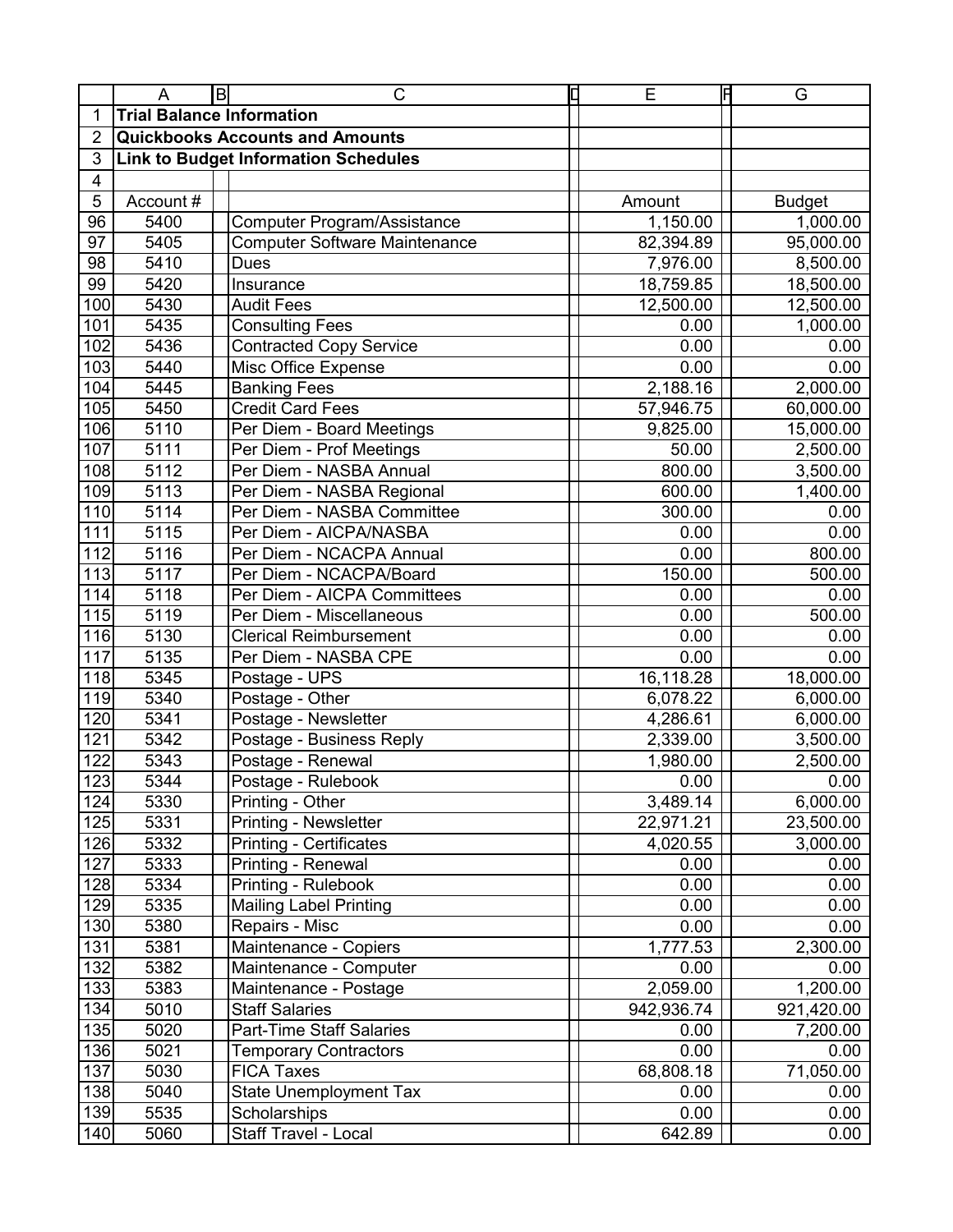|     | A                                | $\mathsf B$ | $\mathsf{C}$                                | О | E            | Ħ | G             |
|-----|----------------------------------|-------------|---------------------------------------------|---|--------------|---|---------------|
| 1   | <b>Trial Balance Information</b> |             |                                             |   |              |   |               |
| 2   |                                  |             | <b>Quickbooks Accounts and Amounts</b>      |   |              |   |               |
| 3   |                                  |             | <b>Link to Budget Information Schedules</b> |   |              |   |               |
| 4   |                                  |             |                                             |   |              |   |               |
| 5   | Account #                        |             |                                             |   | Amount       |   | <b>Budget</b> |
| 141 | 5061                             |             | <b>Staff Travel - Prof Mtgs</b>             |   | 97.75        |   | 600.00        |
| 142 | 5062                             |             | <b>Staff Travel - NASBA CPE</b>             |   | 0.00         |   | 0.00          |
| 143 | 5063                             |             | <b>Staff Travel - NASBA Ethics</b>          |   | 0.00         |   | 0.00          |
| 144 | 5070                             |             | <b>Staff Travel - NASBA Annual</b>          |   | 0.00         |   | 5,500.00      |
| 145 | 5071                             |             | Staff Travel - NASBA Regional               |   | 0.00         |   | 0.00          |
| 146 | 5072                             |             | <b>Staff Travel - NASBA Adminstration</b>   |   | 4,475.34     |   | 10,475.00     |
| 147 | 5073                             |             | <b>Staff Travel - NASBA Committee</b>       |   | 0.00         |   | 0.00          |
| 148 | 5074                             |             | <b>Staff Travel - AICPA Committee</b>       |   | 0.00         |   | 0.00          |
| 149 | 5075                             |             | <b>Staff Travel - NCACPA Annual</b>         |   | 0.00         |   | 175.00        |
| 150 | 5076                             |             | <b>Staff Travel - NCACPA Board</b>          |   | 446.43       |   | 500.00        |
| 151 | 5077                             |             | <b>Staff Travel - Clear Conference</b>      |   | 0.00         |   | 0.00          |
| 152 | 5078                             |             | <b>Staff Travel - Vehicle</b>               |   | 0.00         |   | 0.00          |
| 153 | 5080                             |             | <b>Staff Travel - Univ Dialogue</b>         |   | 0.00         |   | 0.00          |
| 154 | 5370                             |             | Subcriptions/References                     |   | 9,984.44     |   | 6,000.00      |
| 155 | 5350                             |             | Supplies - Office                           |   | 6,722.68     |   | 7,000.00      |
| 156 | 5351                             |             | Supplies - Copier                           |   | 461.51       |   | 1,000.00      |
| 157 | 5352                             |             | Supplies - Computer                         |   | 3,771.45     |   | 1,000.00      |
| 158 | 5353                             |             | <b>Supplies - Special Projects</b>          |   | 0.00         |   | 0.00          |
| 159 | 5920                             |             | <b>Depreciation Expense</b>                 |   | 47,856.33    |   | 45,000.00     |
| 160 | 6999                             |             | <b>Uncategorized Expense</b>                |   | 0.00         |   | 0.00          |
| 161 | 9999                             |             | Suspense                                    |   | 0.00         |   | 0.00          |
| 162 | 8250                             |             | <b>Gift Card Revenue</b>                    |   | 0.00         |   | 0.00          |
| 163 | 8360                             |             | <b>Investment Account Fees</b>              |   | (4,992.00)   |   | 0.00          |
| 164 | 8350                             |             | <b>Unrealized Gain/Loss on Investment</b>   |   | (91, 382.00) |   | 0.00          |
| 165 | 8500                             |             | Interest Income - MMAs                      |   | 3,732.49     |   | 2,000.00      |
| 166 | 8505                             |             | Interest Income - BB&T Bus IDA              |   | 0.00         |   | 0.00          |
| 167 | 8510                             |             | Interest Income - CDs                       |   | 4,503.12     |   | 8,000.00      |
| 168 | 8520                             |             | Interest Income - Prudential TB             |   | 0.00         |   | 0.00          |
| 169 | 8530                             |             | Interest Income - Wachovia MM               |   | 0.00         |   | 0.00          |
| 170 | 8200                             |             | Rental Income                               |   | 46,960.90    |   | 46,961.00     |
| 171 | 8920                             |             | Gain on Sale of Assets                      |   | 0.00         |   | 0.00          |
| 172 | 8921                             |             | Loss on Sale of Assets                      |   | (343.73)     |   | 0.00          |
| 173 | 7000                             |             | <b>Leasing Commission</b>                   |   | 0.00         |   | 0.00          |
| 174 |                                  |             |                                             |   |              |   |               |
| 175 |                                  |             | Revenues                                    |   | 2,571,525    |   | 2,741,836     |
| 176 |                                  |             | <b>Expenses</b>                             |   | 2,457,279    |   | 2,653,893     |
| 177 |                                  |             | Net Income                                  |   | 114,245.38   |   | 87,943.00     |
| 178 |                                  |             |                                             |   |              |   |               |
| 179 |                                  |             |                                             |   |              |   |               |
| 180 |                                  |             |                                             |   |              |   |               |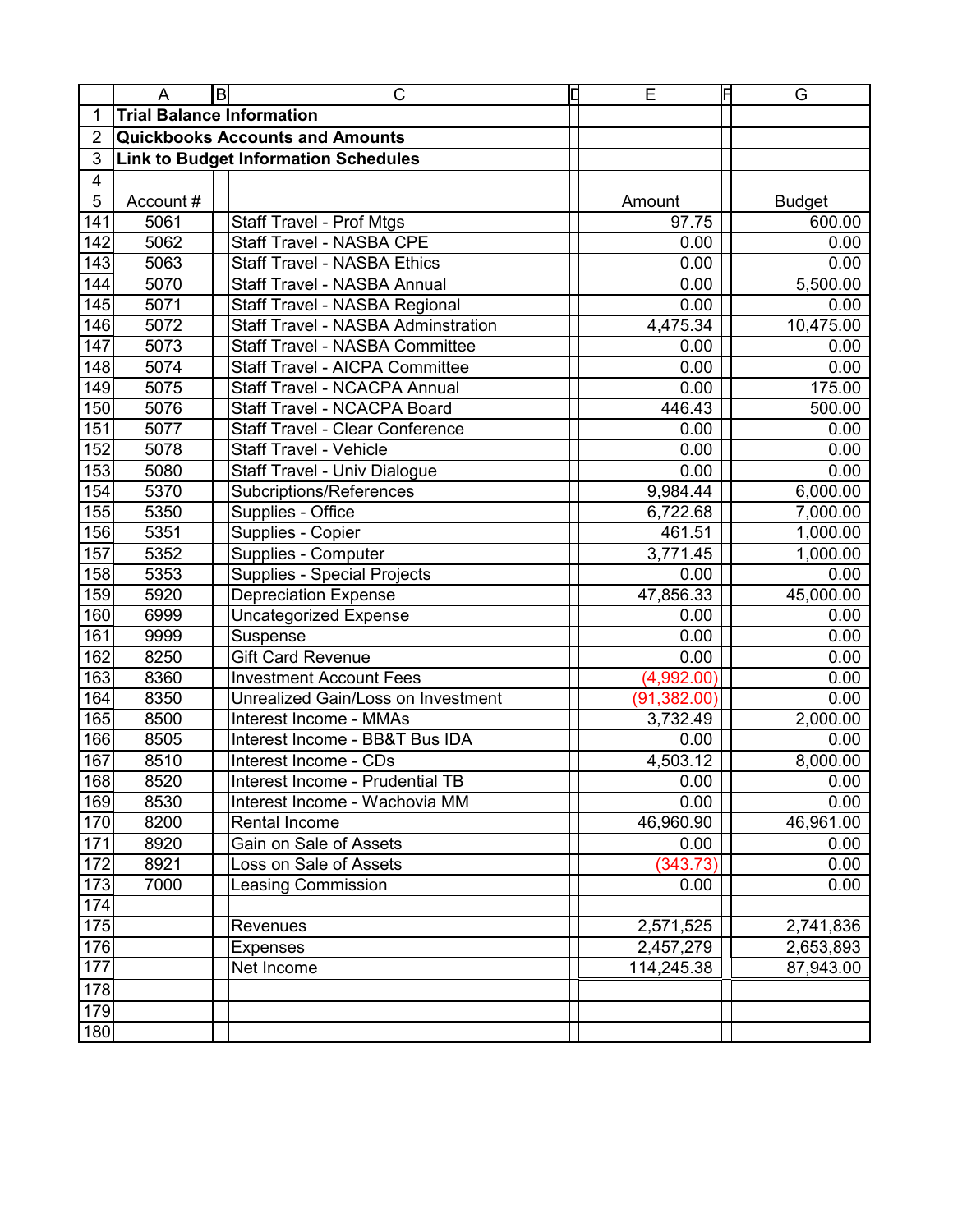#### Non-operating Expense Breakout CPA Board

| Actual<br>$22 - 21$ | Actual<br>$20 - 21$      | Actual<br>19-20 | Actual<br>18-19 | Actual<br>$17 - 18$ | Actual<br>16-17 | Actual<br>15-16 |               |
|---------------------|--------------------------|-----------------|-----------------|---------------------|-----------------|-----------------|---------------|
| 8.708               | 8,708                    | 8.577           | 8,092           | 7.554               | 7.554           | 6.063 A         |               |
| 3,384               | 3,383                    | 3,407           | 3,839           | 3,273               | 3,232           | 3,228 D         |               |
| 7,487               | 6,896                    | 9.125           | 5,336           | 4,615               | 4,101           | 4.548 C         |               |
| 1,367               | 1,280                    | 1.123           | 1,070           | 1,018               | 1,176           | 1.115 B         |               |
|                     | $\overline{\phantom{a}}$ |                 | 2.092           | 2,092               | 1.917           |                 | $-$ ATB #7000 |
| 20,946              | 20.266                   | 22.232          | 20.428          | 18.551              | 17.980          | 14,953          |               |
|                     |                          |                 |                 |                     |                 |                 |               |

Note: Total depreciation expense is broken out on the financial statements between operating and non-operating, based<br>on square footage of rented real estate which is considered non-operating. The following shows the cal

| Total depreciation                                                    | 47.856   | 46.772   | 48,636   | 48,593   | 47.786   | 46.792   | 44.261                  |
|-----------------------------------------------------------------------|----------|----------|----------|----------|----------|----------|-------------------------|
| Non-operating                                                         | 8.708    | 8.708    | 8.577    | 8.092    | 7.554    | 7.554    | 6,063 A                 |
|                                                                       | 39,148   | 38,064   | 40,059   | 40,501   | 40,232   | 39,238   | 38,198                  |
|                                                                       |          |          |          |          |          |          |                         |
| Residential real estate depreciation                                  | 34,833   | 34,833   | 34,307   | 32,369   | 30,216   | 30,216   | 24.251 Per Asset Detail |
| Non-operating depreciation                                            | 8.708    | 8,708    | 8,577    | 8,092    | 7,554    | 7,554    | 6.063 PY financials     |
|                                                                       | 25%      | 25%      | 25%      | 25%      | 25%      | 25%      | 25%                     |
|                                                                       |          |          |          |          |          |          |                         |
| Insurance                                                             | 24.227   | 22,926   | 22,230   | 22,765   | 21,400   | 21,313   | 20,560                  |
| Non-operating                                                         | 1.367    | 1.280    | 1,123    | 1.070    | 1.018    | 1.176    | 1,115 B                 |
|                                                                       | 22,860   | 21,647   | 21,108   | 21,696   | 20,382   | 20,137   | 19,445                  |
|                                                                       |          |          |          |          |          |          |                         |
| Building insurance 5805                                               | 5.467    | 5,118    | 4,490    | 4,278    | 4,073    | 4,704    | 4,459                   |
|                                                                       | 1.367    | 1,280    | 1,123    | 1,070    | 1,018    | 1.176    | 1,115                   |
|                                                                       | 25%      | 25%      | 25%      | 25%      | 25%      | 25%      | 25%                     |
|                                                                       |          |          |          |          |          |          |                         |
| Building Maintenance (5800, 5802, 5803, 5804, 5807, 5808, 5809, 5810) | 29,946   | 27,582   | 36,498   | 21,342   | 18,458   | 16,404   | 18.190                  |
| Non-operating                                                         | 7,487    | 6,896    | 9,125    | 5,336    | 4,615    | 4,101    | 4,548 C                 |
|                                                                       | 25%      | 25%      | 25%      | 25%      | 25%      | 25%      | 25%                     |
|                                                                       |          |          |          |          |          |          |                         |
|                                                                       |          |          |          |          |          |          |                         |
| Utilities (5801, 5811)                                                | 13,538   | 13,531   | 13,629   | 15,355   | 13,090   | 12,928   | 12,911                  |
| Non-operating                                                         | 3,384    | 3,383    | 3,407    | 3,839    | 3,273    | 3,232    | 3,228 D                 |
|                                                                       | 25%      | 25%      | 25%      | 25%      | 25%      | 25%      | 25%                     |
| 58XX less 5805<br>Building                                            | 43.484   | 41.113   | 50,126   | 36,698   | 31,548   | 29,332   |                         |
| Less: Non-operating maintenance                                       | (7, 487) | (6,896)  | (9, 125) | (5, 336) | (4, 615) | (4, 101) |                         |
| Less: Non-operating utilities                                         | (3, 384) | (3, 383) | (3, 407) | (3,839)  | (3.273)  | (3,232)  |                         |
|                                                                       | 32.613   | 30.835   | 37.594   | 27.524   | 23.661   | 21.999   |                         |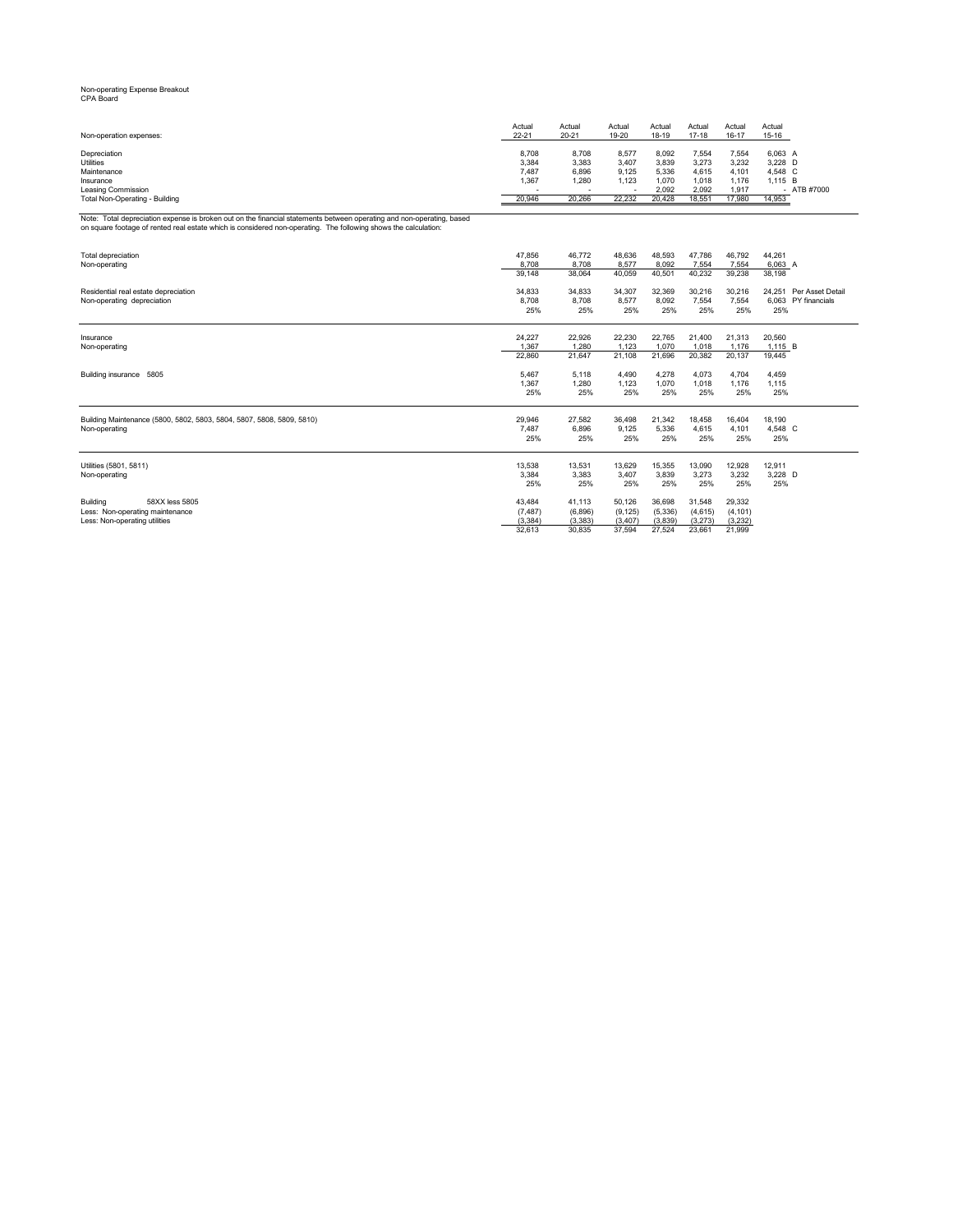#### *North Carolina State Board of Certified Public Accountant Examiners Operating Budget History*

| <b>Operating Budget</b>             | <b>Draft</b><br><b>Budget</b><br>2022-2023 | <b>Approved</b><br><b>Budget</b><br>2021-2022 |    | <i><b>Approved</b></i><br><b>Budget</b><br>2020-2021 | <i><b>Approved</b></i><br><b>Budget</b><br>2019-2020 |    | <b>Approved</b><br><b>Budget</b><br>2018-2019 |   | <i><b>Approved</b></i><br><b>Budget</b><br>2017-2018 |     | <b>Approved</b><br><b>Budget</b><br>2016-2017 |
|-------------------------------------|--------------------------------------------|-----------------------------------------------|----|------------------------------------------------------|------------------------------------------------------|----|-----------------------------------------------|---|------------------------------------------------------|-----|-----------------------------------------------|
| Revenues                            | \$<br>2,679,725                            | \$<br>2,684,875                               | S  | 2,540,375                                            | \$<br>2,822,525                                      | S  | 2,784,075                                     | S | 3,021,840                                            | \$  | 3,021,760                                     |
| Expenses:                           |                                            |                                               |    |                                                      |                                                      |    |                                               |   |                                                      |     |                                               |
| Salaries and Employee Benefits      | 1.227.278                                  | 1.211.855                                     |    | 1.216.943                                            | 1.240.026                                            |    | 1.244.201                                     |   | 1.277.711                                            |     | 1.270.514                                     |
| Examination                         | 800,000                                    | 850,000                                       |    | 775,000                                              | 1,000,000                                            |    | 910,000                                       |   | 1,145,000                                            |     | 1,100,000                                     |
| Office                              | 107,350                                    | 107.550                                       |    | 110.050                                              | 110.450                                              |    | 114.125                                       |   | 118,900                                              |     | 109.740                                       |
| Postage and Printing                | 73,200                                     | 70.000                                        |    | 73.000                                               | 75.600                                               |    | 74.100                                        |   | 164,100                                              |     | 178,800                                       |
| Travel                              | 98,790                                     | 72,688                                        |    | 76.754                                               | 108,139                                              |    | 107.747                                       |   | 131,441                                              |     | 120,627                                       |
| Maintenance and Computer Support    | 142,200                                    | 100,000                                       |    | 74.000                                               | 74.400                                               |    | 89.200                                        |   | 87,500                                               |     | 65,000                                        |
| Depreciation                        | 45.000                                     | 45,000                                        |    | 45.000                                               | 45.000                                               |    | 45.000                                        |   | 45,000                                               |     | $\Omega$                                      |
| Legal and Investigative Costs       | 72,000                                     | 112,500                                       |    | 63,000                                               | 63,000                                               |    | 67.000                                        |   | 55,000                                               |     | 52,500                                        |
| Insurance                           | 26,000                                     | 24,500                                        |    | 23.500                                               | 23.500                                               |    | 22,500                                        |   | 24,000                                               |     | 21,300                                        |
| Dues and Subscriptions              | 17,000                                     | 14,500                                        |    | 14,500                                               | 11,500                                               |    | 11,000                                        |   | 10,000                                               |     | 11,200                                        |
| Building                            | 47,400                                     | 45,300                                        |    | 48,800                                               | 48,382                                               |    | 38,800                                        |   | 40,300                                               |     | 38,300                                        |
| Total                               | 2.656.218                                  | 2.653.893                                     |    | 2,520,547                                            | 2,799,997                                            |    | 2,723,673                                     |   | 3,098,952                                            |     | 2,967,981                                     |
| Operating Income                    | \$<br>23,507                               | \$<br>30,982                                  | \$ | 19,828                                               | \$<br>22,528                                         | \$ | 60,402                                        |   | (77, 112)                                            | \$. | 53,779                                        |
| <b>Total Non-Operating Revenues</b> | (32, 630)                                  | 34,961                                        |    | 56,593                                               | 98,265                                               |    | 70,976                                        |   | 60,625                                               |     | 55,225                                        |
| Estimated Change in Net Assets      | \$<br>(9, 123)                             | \$<br>65,943                                  | S  | 76,421                                               | \$<br>120,793                                        | \$ | 131,378                                       | S | (16, 487)                                            | s   | 109.004                                       |

| <b>Operating Budget</b>             | Draft<br><b>Budget</b><br>2022-2023 | Approved<br>Budget<br>2021-2022 | Approved<br><b>Budget</b><br>2020-2021 | Approved<br><b>Budget</b><br>2019-2020 | Approved<br>Budget<br>2018-2019 |                          | Approved<br><b>Budget</b><br>2017-2018 |          | Approved<br><b>Budget</b><br>2016-2017 | 2022-2023<br>\$ Change |
|-------------------------------------|-------------------------------------|---------------------------------|----------------------------------------|----------------------------------------|---------------------------------|--------------------------|----------------------------------------|----------|----------------------------------------|------------------------|
| Revenues                            | 2,679,725<br>$-0.19%$               | s.<br>2,684,875<br>5.69%        | \$<br>2,540,375<br>$-10.00%$           | \$<br>2,822,525<br>$-6.60%$            | \$<br>2,784,075<br>$-7.87%$     | \$                       | 3,021,840<br>0.00%                     |          | \$3,021,760                            | (5, 150)               |
| Expenses:                           |                                     |                                 |                                        |                                        |                                 |                          |                                        |          |                                        |                        |
| Salaries and Employee Benefits      | 1,227,278                           | 1,211,855                       | 1,216,943                              | 1,240,026                              | 1,244,201                       |                          | 1,277,711                              |          | 1,270,514                              | 15,423                 |
|                                     | 1.27%                               | $-0.42%$                        | $-1.86%$                               | $-2.95%$                               | $-2.62%$                        |                          | 0.57%                                  |          |                                        |                        |
| Examination                         | 800,000                             | 850,000                         | 775,000                                | 1,000,000                              | 910,000                         |                          | 1,145,000                              |          | 1,100,000                              | (50,000)               |
|                                     | $-5.88%$                            | 9.68%                           | $-22.50%$                              | $-12.66%$                              | $-20.52%$                       |                          | 4.09%                                  |          |                                        |                        |
| Office                              | 107,350                             | 107,550                         | 110,050                                | 110,450                                | 114,125                         |                          | 118,900                                |          | 109,740                                | (200)                  |
|                                     | $-0.19%$                            | $-2.27%$                        | $-0.36%$                               | $-7.11%$                               | $-4.02%$                        |                          | 8.35%                                  |          |                                        |                        |
| Postage and Printing                | 73,200                              | 70,000                          | 73,000                                 | 75,600                                 | 74,100                          |                          | 164,100                                |          | 178,800                                | 3,200                  |
|                                     | 4.57%                               | $-4.11%$                        | $-3.44%$                               | $-53.93%$                              | $-54.84%$                       |                          | $-8.22%$                               |          |                                        |                        |
| Travel                              | 98,790                              | 72,688                          | 76,754                                 | 108,139                                | 107,747                         |                          | 131,441                                |          | 120,627                                | 26,102                 |
|                                     | 35.91%                              | $-5.30%$                        | $-29.02%$                              | $-17.73%$                              | $-18.03%$                       |                          | 8.96%                                  |          |                                        |                        |
| Maintenance and Computer Support    | 142,200                             | 100,000                         | 74,000                                 | 74,400                                 | 89,200                          |                          | 87,500                                 |          | 65,000                                 | 42,200                 |
|                                     | 42.20%                              | 35.14%                          | $-0.54%$                               | $-14.97%$                              | 1.94%                           |                          | 34.62%                                 |          |                                        |                        |
| Depreciation                        | 45,000                              | 45,000                          | 45,000                                 | 45,000                                 | 45,000                          |                          | 45,000                                 |          | 0                                      | $\mathbf 0$            |
|                                     | 0.00%                               | 0.00%                           | 0.00%                                  | 0.00%                                  | 0.00%                           |                          | 100.00%                                |          |                                        |                        |
| Legal and Investigative Costs       | 72,000                              | 112,500                         | 63,000                                 | 63,000                                 | 67,000                          |                          | 55,000                                 |          | 52,500                                 | (40, 500)              |
|                                     | $-36.00%$                           | 78.57%                          | 0.00%                                  | 14.55%                                 | 21.82%                          |                          | 4.76%                                  |          |                                        |                        |
| Insurance                           | 26,000                              | 24,500                          | 23,500                                 | 23,500                                 | 22,500                          |                          | 24,000                                 |          | 21,300                                 | 1,500                  |
|                                     | 6.12%                               | 4.26%                           | 0.00%                                  | $-2.08%$                               | $-6.25%$                        |                          | 12.68%                                 |          |                                        |                        |
| Dues and Subscriptions              | 17,000                              | 14,500                          | 14,500                                 | 11,500                                 | 11,000                          |                          | 10,000                                 |          | 11,200                                 | 2,500                  |
|                                     | 17.24%                              | 0.00%                           | 26.09%                                 | 15.00%                                 | 10.00%                          |                          | $-10.71%$                              |          |                                        |                        |
| Building                            | 47,400                              | 45,300                          | 48,800                                 | 48,382                                 | 38,800                          |                          | 40,300                                 |          | 38,300                                 | 2,100                  |
|                                     | 4.64%                               | $-7.17%$                        | 0.86%                                  | 20.05%                                 | $-3.72%$                        |                          | 5.22%                                  |          |                                        |                        |
| Total                               | 2,656,218                           | 2,653,893                       | 2,520,547                              | 2,799,997                              | 2,723,673                       |                          | 3,098,952                              |          | 2,967,981                              | 2,325                  |
|                                     | 0.09%                               | 5.29%                           | $-9.98%$                               | $-9.65%$                               | $-12.11%$                       |                          | 4.41%                                  |          |                                        |                        |
| Operating Income (Loss)             | 23,507<br>\$                        | \$<br>30,982                    | \$<br>19,828                           | \$<br>22,528                           | \$<br>60,402                    | $\overline{\mathcal{S}}$ | (77, 112)                              | <b>S</b> | 53,779                                 | (7, 475)               |
|                                     | $-24.13%$                           | $-56.25%$                       | 11.99%                                 | 129.21%                                | $-178.33%$                      |                          | $-243.39%$                             |          |                                        |                        |
| <b>Total Non-Operating Revenues</b> | (32, 630)                           | 34,961                          | 56,593                                 | 98,265                                 | 70,976                          |                          | 60,625                                 |          | 55,225                                 | (67, 591)              |
|                                     | $-193.33%$                          | $-38.22%$                       | $-42.41%$                              | 62.09%                                 | 17.07%                          |                          | 9.78%                                  |          |                                        |                        |
| Estimated Change in Net Assets      | \$<br>(9, 123)                      | \$<br>65,943                    | \$<br>76,421                           | \$<br>120,793                          | \$<br>131,378                   |                          | (16, 487)                              | \$       | 109,004                                | (75,066)               |